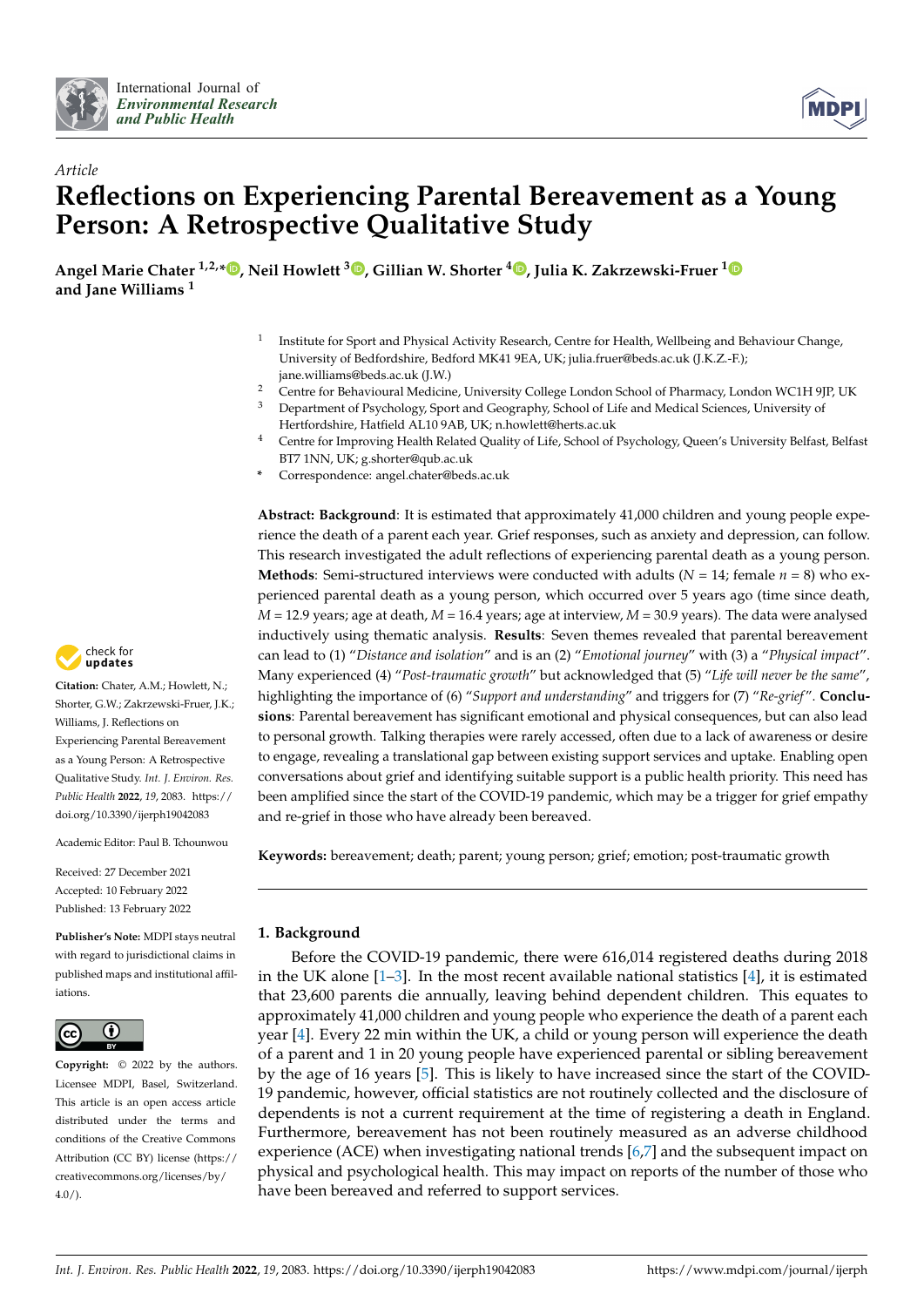The parental figure(s) are integral to holding families together [\[8\]](#page-16-6) and their death can create uncertainty and devastation. After parental bereavement, individuals may experience one or many grief outcomes [\[9\]](#page-16-7), such as anxiety, depression, guilt, loneliness, isolation, suicidal ideation, substance use, insomnia, aggression, post-traumatic stress, lowered self-esteem, decreased well-being or resilience, emotional eating, self-harm, lack of concentration and a lower quality of life  $[8,10-13]$  $[8,10-13]$  $[8,10-13]$ . These experiences could also differ, depending on the type of loss [\[5,](#page-16-3)[8\]](#page-16-6). Bereavement is unique to each person and there is no known single defining experience or duration. Interventions can, however, offer benefits to those who have been bereaved at a young age, with evidence from a systematic review [\[14\]](#page-17-1) showing improvements in complicated grief and several grief outcomes through interventions with ages ranging from 0–18 years.

Young people often need assistance in adjusting to a new life without their parental figure [\[15\]](#page-17-2), which may include relocation (e.g., moving home/school) and peer support [\[16](#page-17-3)[,17\]](#page-17-4). Losing a loved one early in life can lead to further re-grief once they have adjusted to the death [\[18](#page-17-5)[,19\]](#page-17-6). Events such as graduating from university, getting married, buying a house or having children could trigger this response [\[8\]](#page-16-6), whereby the individual is unable to share a meaningful event with their person and experiences of grief re-surface. Exposure to wide-scale death, such as the reporting of daily COVID-19 fatalities, and family loss could also trigger grief empathy and re-grief responses [\[20\]](#page-17-7).

Those who have been bereaved should receive suitable support to help to manage their grief outcomes. There are hundreds of bereavement support services available in the UK alone, with most organisations offering talking therapy (i.e., individual counselling, cognitive behavioural therapy [CBT] or group counselling) or family support [\[21\]](#page-17-8). Residential "grief camps" are also available and have been found to support young people aged 9–25 years who have experienced the death of a parent within the previous 2–15 years [\[10\]](#page-16-8), with only four participants who had experienced the loss of a parent less than five years previous. This opens up questions as to when the 'right' time would be for such support. This service, and others like it, are offered to a wide range of ages [\[14\]](#page-17-1) and time since loss. It is, therefore, important to understand parental bereavement across the full age range of a young person to look for commonalities of experience in order to extend support service provision. The World Health Organisation (WHO) defines a young person as being between the ages of 10–24 years [\[22\]](#page-17-9).

While details for bereavement services are readily available, research [\[21\]](#page-17-8) has confirmed that it is unclear how often they are accessed, by how many, whether they are acceptable to young people and what support would be welcomed from those who have experienced the loss of a parent. This study aimed to understand the experience of parental bereavement, what support was received and what should be considered, with a view to inform future interventions and service development. This study sought to answer the following research questions: (1) What was it like to experience the death of a parent as a young person? (2) What support was accessed and received for parental bereavement? Given the uniqueness of bereavement and allowing time for adjustment, this study focused on adult reflections from at least five years after the parental death.

#### **2. Method**

#### *2.1. Design*

A qualitative approach using semi-structured interviews was used to enable a deep exploration into the experience of parental bereavement. The interviewer (J.W.: female, experienced in qualitative research) had not experienced the death of a parent and, therefore, did not bring the potential bias of past experience into the interviewing or analysis process. Two members (A.M.C., G.W.S.: both female) of the research team had been parentally bereaved, one of whom was at the age under investigation (A.M.C.). A.M.C. has also supported her two children through parental bereavement following the sudden death of their Dad (at ages 13 and 20 years). N.H. (male) and J.K.Z-F. (female) had not experienced parental death and, therefore, acted as bracketers (a bracketer alleviates any preconceptions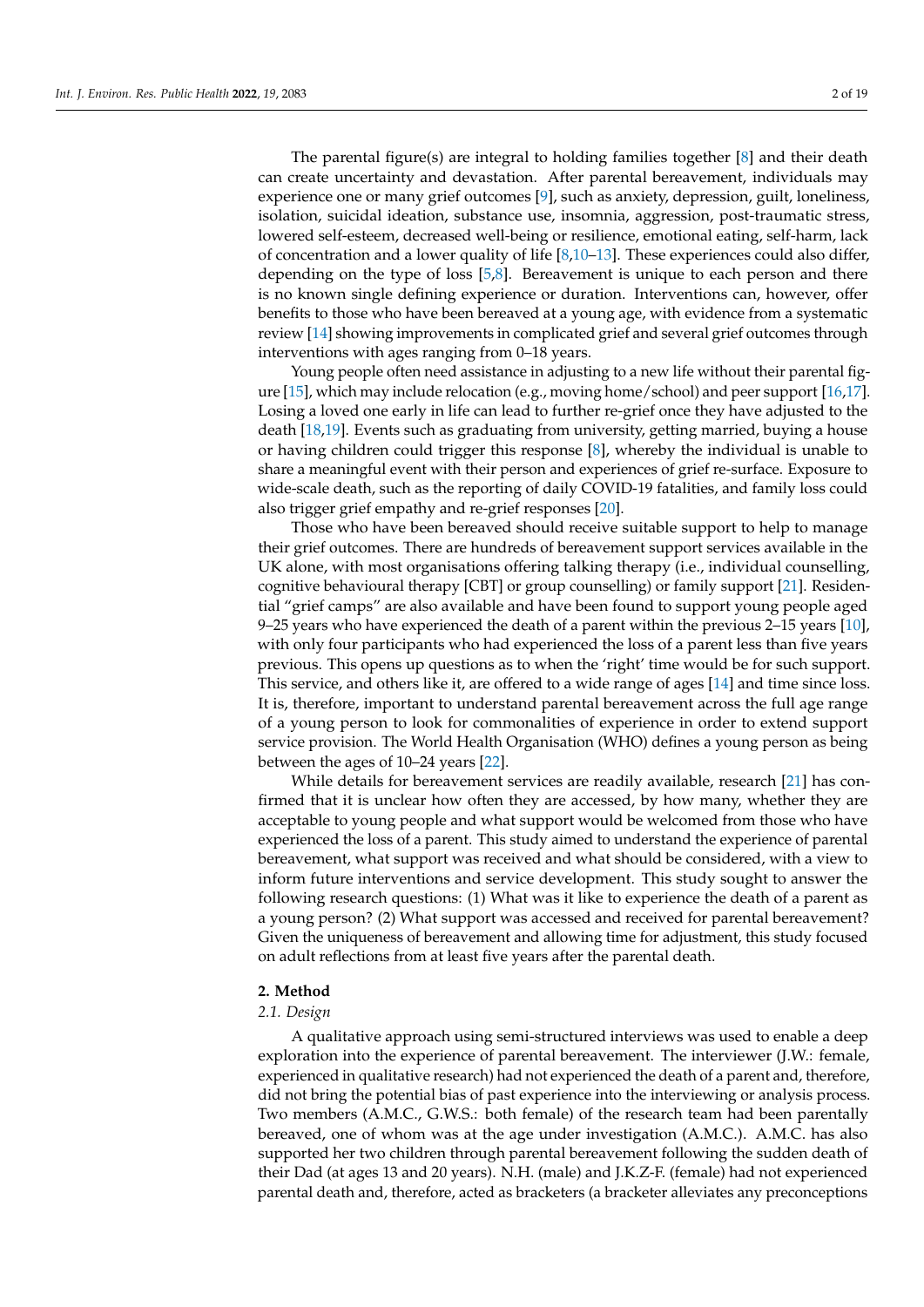arising from direct experience that may influence the research process [\[23\]](#page-17-10)). This study is reported using the 32-item checklist of the consolidated criteria for reporting qualitative research (COREQ-32) [\[24\]](#page-17-11). University ethical approval was provided in December 2017 (reference number: 2017ISPAR008).

#### *2.2. Participants*

Taking past research [\[10\]](#page-16-8) into consideration, the current study focused on an adult population (over 18 years old) who had experienced the death of a parent or guardian as a young person between the ages of 10–24 years (using the WHO definition [\[22\]](#page-17-9)). Although there is no time limit given to the grieving process, this study aimed to recruit those who had had at least five years to adjust to the death of their parent.

Participants were recruited using a convenience sample via social media posts (e.g., Facebook, Twitter) and a snowballing strategy. A total of 14 participants (eight females; six males) participated in the interviews, which took place from March 2018 to September 2018. Participants were not known to the interviewer and, at the time of the interview, were between the ages of 21–41 years old ( $M = 38.62$  years; *SD* = 6.69) with a mean age at bereavement of 16.42 years old (*SD* = 4.17). This includes the details of one participant who asked for their details not to be shared in the participant characteristics table but consented to the detail being used as a pooled descriptive. Table [1](#page-2-0) provides further participant details, including the type of bereavement, age at bereavement and pseudonyms. Most participants were British ( $n = 12$ ) with the remaining two being from other ethnicities. Religious beliefs held were: Christian (*n* = 3), Protestant (*n* = 1), and Catholic (*n* = 1). The remaining were not religious (*n* = 7). Participants experienced both expected (*n* = 5) and unexpected (*n* = 9) parental death. The majority (*n* = 12) experienced parental bereavement from illness, with one unknown and one natural cause. There was an equal number of the loss of maternal (*n* = 7) and paternal (*n* = 7) figures. Based on the preferences of the participants and the terms used in their narratives, parental figures will be termed Mum and Dad.

| Name    | Age in Years<br>(at Interview) | <b>Parent Who</b><br><b>Died</b> | Cause of<br>Death | Was Death Expected/<br>Unexpected | Age in Years<br>(at Death) | Years since<br>Death  |
|---------|--------------------------------|----------------------------------|-------------------|-----------------------------------|----------------------------|-----------------------|
| Marie   | 39                             | Dad                              | Illness           | Unexpected                        | 20                         | 18                    |
| Ben     | 33                             | Dad                              | Natural           | Unexpected                        | 18                         | 16                    |
| Rebekah | 25                             | Mum                              | <b>Illness</b>    | Unexpected                        | 16                         | 9                     |
| Laura   | 21                             | Mum                              | Illness           | Unexpected                        | 11                         | 9                     |
| Jack    | 25                             | Dad                              | Unknown           | Expected                          | 14                         | 12                    |
| Kate    | 25                             | Mum                              | Illness           | Expected                          | 18                         | 8                     |
| Jim     | 28                             | Mum                              | <b>Illness</b>    | Expected                          | 17                         | 11                    |
| Greg    | Asked not to<br>share          | Dad                              | Illness           | Unexpected                        | Asked not to<br>share      | Asked not to<br>share |
| Zara    | 41                             | Mum                              | Illness           | Expected                          | 23                         | 17                    |
| Adam    | 30                             | Mum                              | Illness           | Unexpected                        | 13                         | 16                    |
| Chris   | 28                             | Dad                              | Illness           | Expected                          | 21                         | 7                     |
| Claire  | 40                             | Mum                              | <b>Illness</b>    | Unexpected                        | 22                         | 17                    |
| Louise  | 28                             | Dad                              | Illness           | Unexpected                        | 13                         | 15                    |
| Gail    | 38                             | Dad                              | Illness           | Unexpected                        | 24                         | 13                    |

<span id="page-2-0"></span>**Table 1.** Participant characteristics, including their relationship to the deceased, details of the death and their age at the time of death.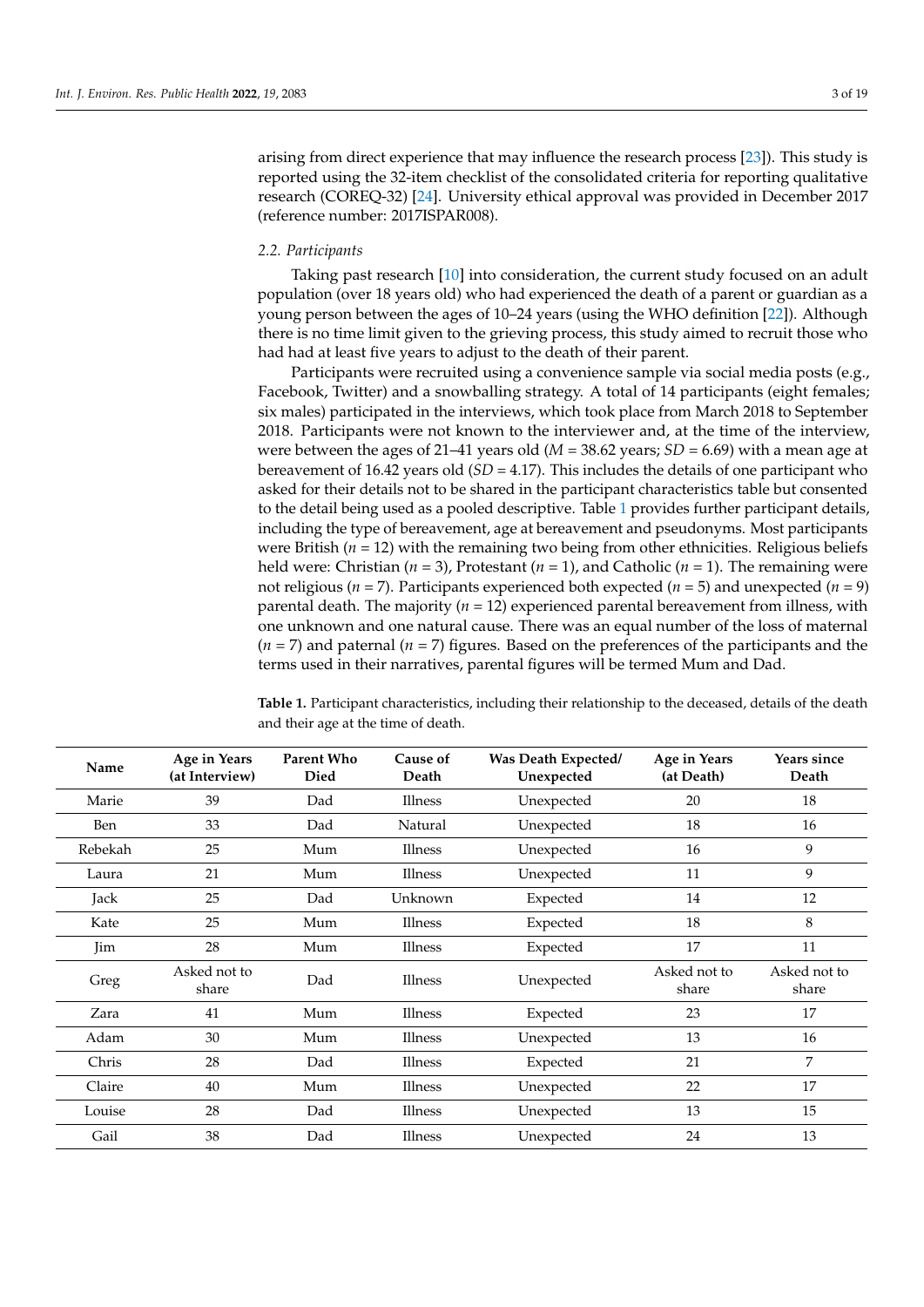#### *2.3. Materials and Procedure*

Following contact and informed consent, the participants were asked, via a short survey, to provide information on who died, how and when they died and if the death was expected. Tick boxes were used to minimise the cognitive effort needed to process this information. These details were asked immediately prior to the interview so that the interviewer could begin with information about the loss without this being the first part of the interview. There were no changes to the interview schedule based on these responses. A semi-structured interview schedule was used, asking questions such as "*How did losing your [Mum/Dad] affect you?*", "*What support did you receive after the loss of your [Mum/Dad]?*", "*How did you come about receiving that support?*" The interview schedule was developed (by J.W. and A.C.) following informal PPI (patient and participant involvement) conversations with members of an advisory group for the wider programme of research [\[21\]](#page-17-8) and participants from a residential bereavement support group where J.W. was a volunteer. Two digital audio recorders that were set to record at 44.1 kHz (Tescam Dr-05) were used to record the interviews, which lasted between 24 min and 63 min  $(M = 44.04; SD = 12.82)$  and were then transcribed verbatim following each interview. Data saturation was reached by the 11th interview, whereby no new themes were identified from the following three interviews. At this point, the sample size was agreed upon, reflecting recommendations from the literature [\[25\]](#page-17-12), and data collection ceased.

Due to the sensitive nature of the interviews, the environments (university campus  $(n = 6)$ ; phone call  $(n = 3)$ ; participant's home  $(n = 2)$ ; local café  $(n = 2)$ ; participant's work  $(n = 1)$ ) were set up to minimise negative affect, with access to fresh air, tissues and water. The researcher was mindful not to wear dark (mourning-style) outfits and of the participants' emotional state, monitoring for signs of distress. A protocol was developed to respond appropriately: to stop the interview if the researcher felt that the participant was in distress and, following the interview, to give the participants a full verbal debrief and a list of bereavement support services. Additionally, participants received a follow-up phone call the day after the interview as a further "check in" phase of the debrief. Finally, the researcher, a psychology postgraduate, engaged in regular supervision, including a phone call or meeting following each interview, from a HCPC registered practitioner psychologist (A.M.C.) to ensure her own mental health needs were being met.

Assurance was given that all personal information provided by the participants would be kept confidential, with interview transcripts being anonymised and pseudonyms given. The British Psychological Society's [\[26\]](#page-17-13) Code of Ethics and Conduct was followed throughout. Personal information, such as phone numbers and GP details, were recorded and participants were informed that this information would only be used if the interviewer felt there was a need to break confidentiality (i.e., if they believed there was a risk of harm to self or others). There were no incidences where confidentiality needed to be broken.

#### *2.4. Analysis*

The interviews were transcribed verbatim, coded (by J.W.) and double coded (by A.M.C.) using the qualitative data analysis software NVivo [\[27\]](#page-17-14). An inductive approach was used within the interview transcripts to condense the data into nodes, developing clear links to the research question, followed by a thematic analysis [\[28\]](#page-17-15) to analyse the transcripts, identifying central themes. A thematic map (Figure [1\)](#page-4-0) was developed by J.W. and independently checked against the full NVivo data by A.M.C. It was amended three times through an iterative process to reach the final agreed themes.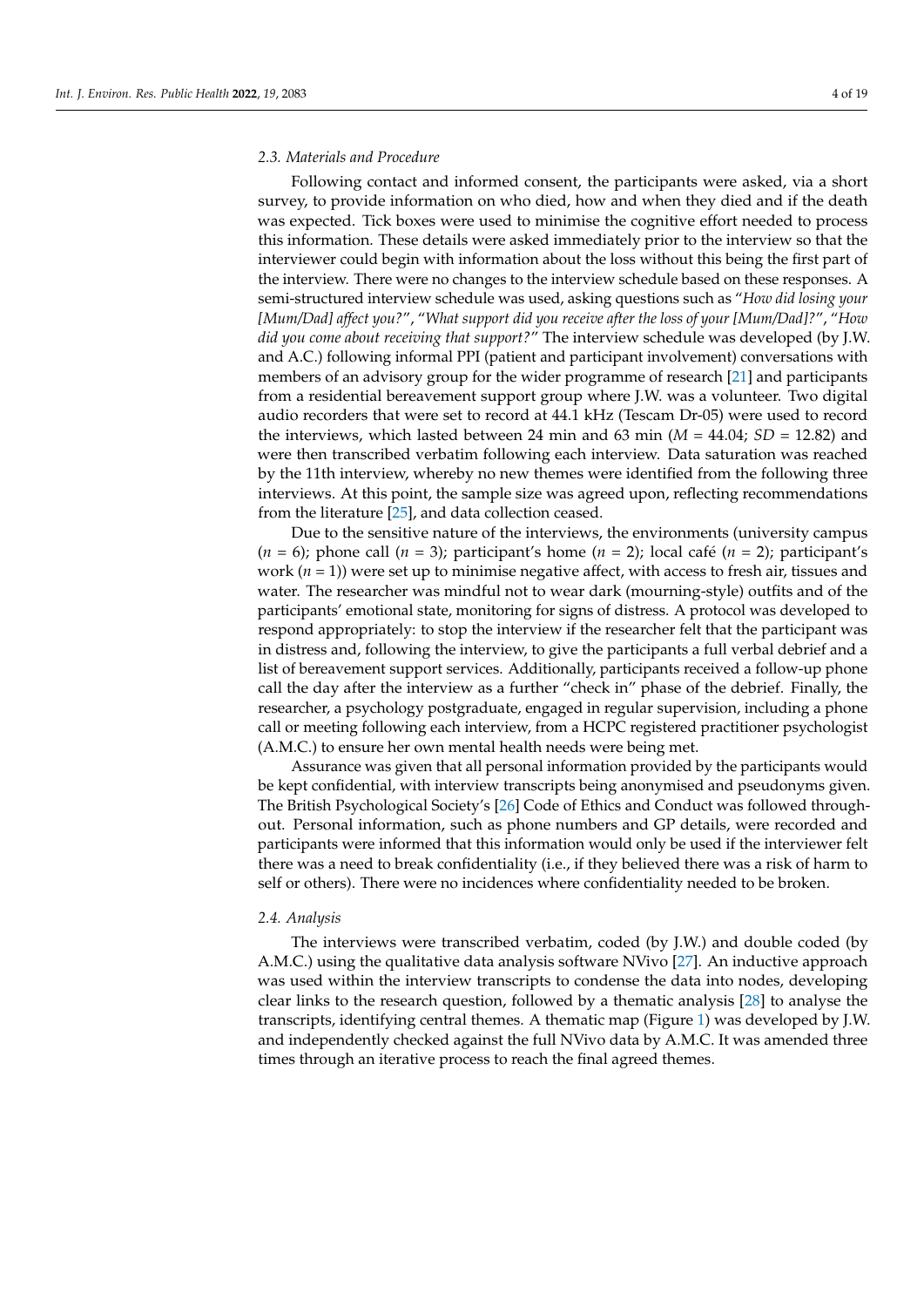<span id="page-4-0"></span>

**Figure 1.** The thematic map investigating adult reflections on their experiences of parental death as **Figure 1.** The thematic map investigating adult reflections on their experiences of parental death as a a young person. young person.

# **3. Results 3. Results**

Seven themes portrayed the journey experienced following the death of a parent: (1) (1) "Distance and isolation"; (2) "Emotional journey"; (3) "Physical impact"; (4) "Posttraumatic growth"; (5) "Life will never be the same"; (6) "Support and understanding"; and traumatic growth"; (5) "Life will never be the same"; (6) "Support and understanding"; and (7) "Re-grief". The data are presented with the inductive codes presented in **bold** and the (7) "Re-grief". The data are presented with the inductive codes presented in **bold** and the subthemes in *bold italics*. Underneath are quotes that support the themes in parentheses, along with participant pseudonyms, which parent died and the age of the participant at  $\frac{1}{2}$  the time of death  $\Delta$  visual representation of the themes can be seen in Eigure 1 the time of death. A visual representation of the themes can be seen in Figure 1. the time of death. A visual representation of the themes can be seen in Figure [1.](#page-4-0) Seven themes portrayed the journey experienced following the death of a parent:

#### *3.1. Theme 1: Distance and Isolation*

3.1.1. People Don't Know How to React

Many participants noted that following the parental death, their peers often did not know how to react or behave around them. They stated that their friends would be very tentative around the topic of their parent and not know what to say. Although many stated their friends did this without the intent to cause harm, their lack of knowing how to react was painful. When the intent to cause harmonic the intent to cause harmonic the intent to know the intention of knowing how the intention of knowing how the intention of knowing how the intention of knowing how the intenti

"I think they just didn't know what to say, so they didn't . . . " (Gail, 24 years old when her dad died)

*"I think they just didn't know what to say, so they didn't…"* (Gail, 24 years old when her dad died) *"I was quite young, so I think a lot of my friends didn't know how to act* . . . *I think you just kind of like pussyfoot around it ...* " (Laura, 11 years old when mum died)

*"I was quite young, so I think a lot of my friends didn't know how to act…I think you "I think it is that they don't know what to say and it is just really difficult, and it almost* becomes like they are stepping on eggshells around me." (Kate, 18 years old when her mum died)

*"I think it is that they don't know what to say and it is just really difficult, and it almost "So, people who have never lost a parent, they feel so sorry when I mention it and they get becomes like the contract when*  $p_{\text{mean}}$  and  $p_{\text{mean}}$  and  $p_{\text{mean}}$  and  $p_{\text{mean}}$  are like "OMG, what do I do, what do I do." (Louise, 13 years old when her dad died)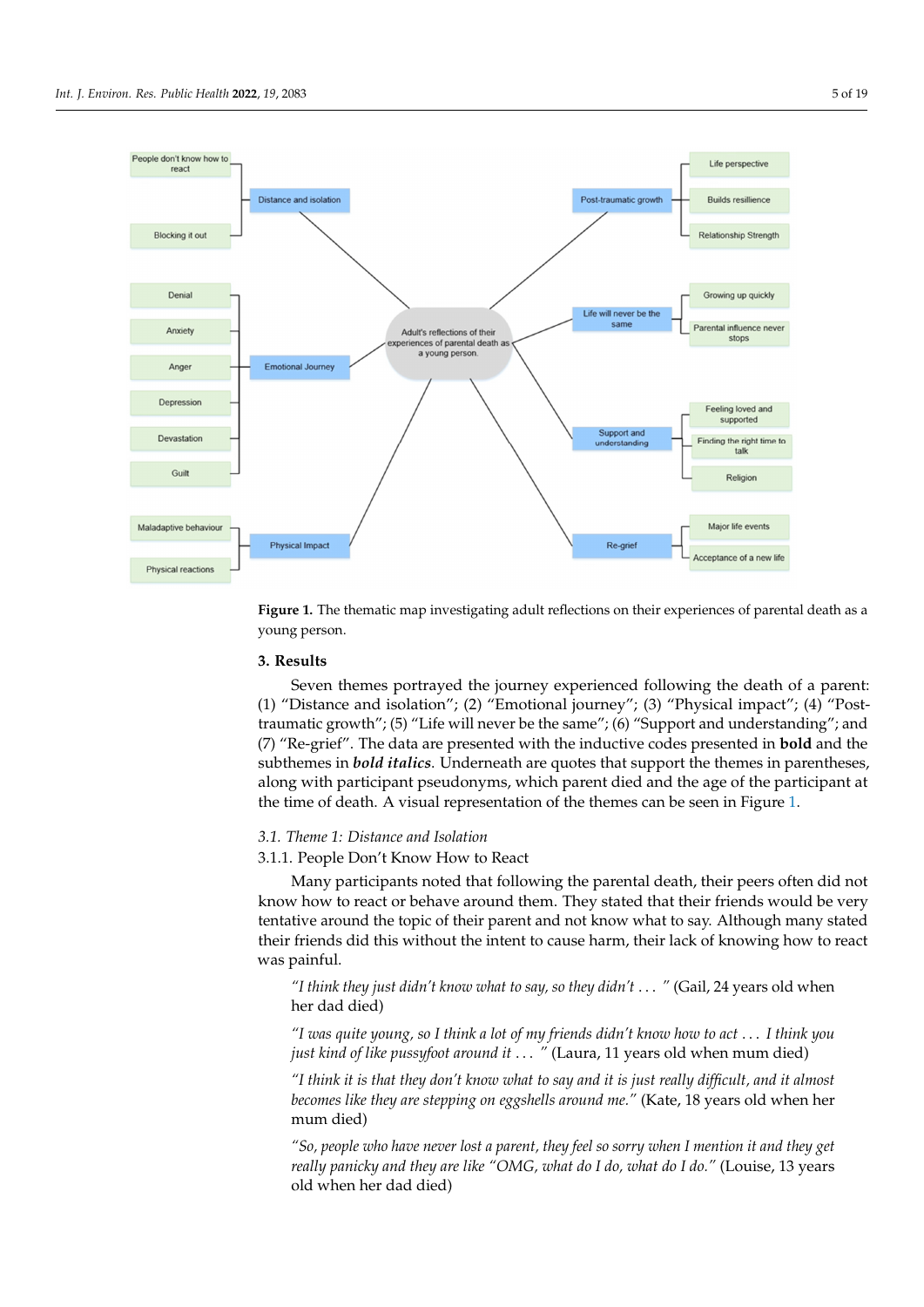*"They have this look, where they feel sorry for you, and that pisses me off. Because they don't get it."* (Marie, 20 years old when her dad died)

Whilst peers in their youth may not have been the best support, those who had experienced the death of a parent were able to understand emotions and what they were going through.

*"They [people who have not been bereaved] say "I'm sure in a couple of days you'll feel better". No, actually, I won't feel better, no, that's crap don't talk to me* . . . *People who are in that situation understand. It is like an unknowing acknowledgment that the person will always be part of your life* . . . *people who have never been in that situation, they are very naïve to it."* (Marie, 20 years old when her dad died)

# 3.1.2. Distancing from Others

With the view that peers who had not experienced a parental death at their time of loss did not understand or know how to respond, participants noted that they would distance and isolate themselves, finding it easier to not have the conversations.

*"I isolated myself and didn't want to hang out with people as much as I used to* . . . *I was just really quiet, although I had friends, I would prefer to be by myself."* (Louise, 13 years old when her dad died)

*"I didn't wanna go back [to work], I didn't want to face anyone."* (Claire, 22 years old when her mum died)

*"So, it is easier to just not speak to people. Because genuinely you are not feeling alright. You hate your life and miss the people you have lost. You wanna start again and technically the only way to start again with those people is not to be in the world and you do genuinely have those thoughts like over and over again* . . . *"* (Marie, 20 years old when her dad died)

*"I just shut down. I couldn't go anywhere. I couldn't leave the house. I was just paralysed, I couldn't do anything."* (Ben, 18 years old when his dad died)

#### 3.1.3. Blocking It Out

There was a common feeling of not wanting the death to be at the forefront of their mind. To cope, they blocked out their emotions by distracting themselves or giving themselves a new focus.

*"I'm the kind of person who will keep myself busy to avoid feeling about it sometimes and I think that was kind of how I coped with it. So, my mental health wasn't as great as it could have been at the time."* (Kate, 18 years old when her mum died)

*"I did a lot of travelling. My sisters would say that was because I was struggling and I needed to be away."* (Zara, 23 years old when her mum died)

*"I wasn't letting any of my emotions through. So, they were just building up, building up and building up and all of a sudden I can't get out of bed* . . . *To be honest, really I have crammed any single minute in my life to work. So, I don't have to think about all my emotions. So, I just work constantly."*

(Marie, 20 years old when her dad died)

*"How I didn't cry and how I didn't lose myself, I just don't know. I just felt like he wouldn't want me to feel bad that he is gone* . . . *"*

(Jack, 14 years old when his dad died)

#### *3.2. Theme 2: Emotional Journey*

Each participant experienced unique emotions after the death of their parent, with no two having the same emotional journey yet all acknowledging that it was emotional. Denial and disbelief, anger, anxiety, depression, guilt and devastation were among the emotions that were experienced.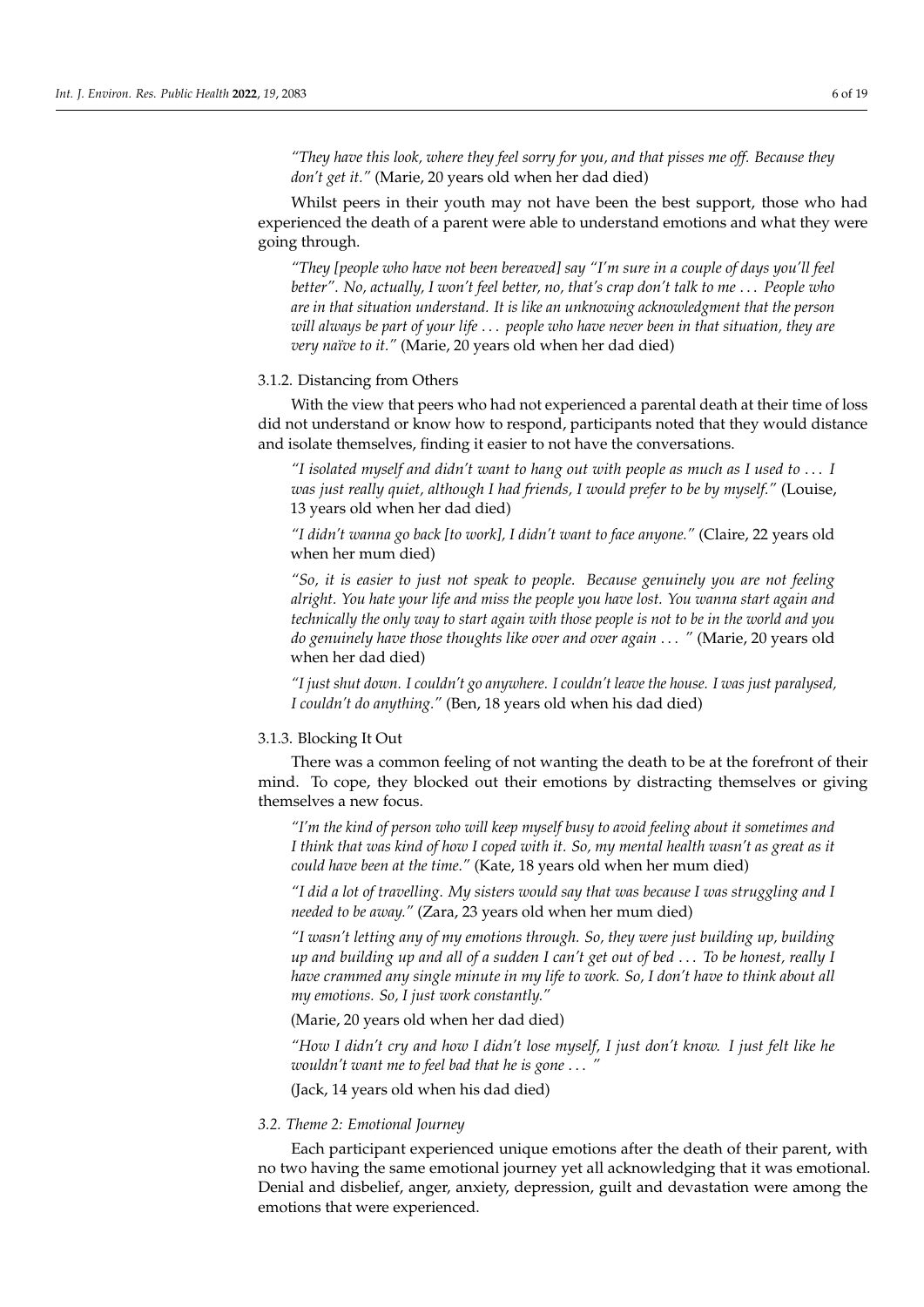#### 3.2.1. Denial

After experiencing the death of their parent, participants felt that they detached from the experience as if it were not real. Many believed it was an experience that only happened to other people and that losing a central figure, such as a parent, would not happen to them.

*"My mum was in the chapel of rest and I was trying to wake her up and I am just screaming this can't be real."* (Claire, 22 years old when her mum died)

*"It was like everything was in slow motion, just it is almost surreal. It is just, yeah, you are almost looking at yourself outside you know, it's like, I don't know, you are almost part of a film."* (Ben, 18 years old when his dad died)

# 3.2.2. Anger

Anger was evoked and needed an outlet, which turned into self-destructive behaviour at times.

*"I was an angry 20-year-old. Angry. Angry. Angry* . . . *I think I had a lot of anger that I didn't have anywhere to put. I had nowhere to vent it out, so I was taking it out on myself. Self-harming reduced that anger a hell of a lot."* (Marie, 20 years old when her dad died)

*"I was really sort of frustrated. Really angry I went through a really sort of angry, angry phase."* (Jim, 17 years old when his mum died)

# 3.2.3. Anxiety

There was a shared anxiety about dying, something that was not felt before the death of their parent.

*"I am completely paranoid that I am going to die."* (Claire, 22 years old when her mum died)

*"I was never anxious or I was like a very upbeat person, but somehow after that I became more anxious."* (Louise, 13 years old when her dad died)

*"I suffered with anxiety, quite badly."* (Marie, 20 years old when her dad died)

# 3.2.4. Depression

A sadness was experienced, including both general sadness and clinical depression.

*"I wouldn't say I was depressed, but obviously there are days where I have felt a bit lonely and I have thought this would be so different if my mum was here."* (Laura, 11 years old when her mum died)

*"Grieving can be quite a deteriorating process it can be quite a decaying, depressive period and once that depression gets hold of you. I think the worse* . . . *"* (Greg, undisclosed age when his dad died)

*"I was diagnosed with depression [following parental death]* . . . *"* (Ben, 18 years old when his dad died)

*"It did sink me into a depression, I was on anti–depressants"* (Gail, 24 years old when her dad died)

#### 3.2.5. Guilt

Guilt was another common feeling shared by the participants. Some individuals felt guilty about living their lives and creating happy memories when they felt they should be sad and upset about the death of their parent, whereas others felt guilty for the things they did or did not say to their parents before they died. Sharing true feelings with people also created a sense of guilt.

*"I felt really guilty because I had only just moved out the November before."* (Gail, 24 years old when her dad died)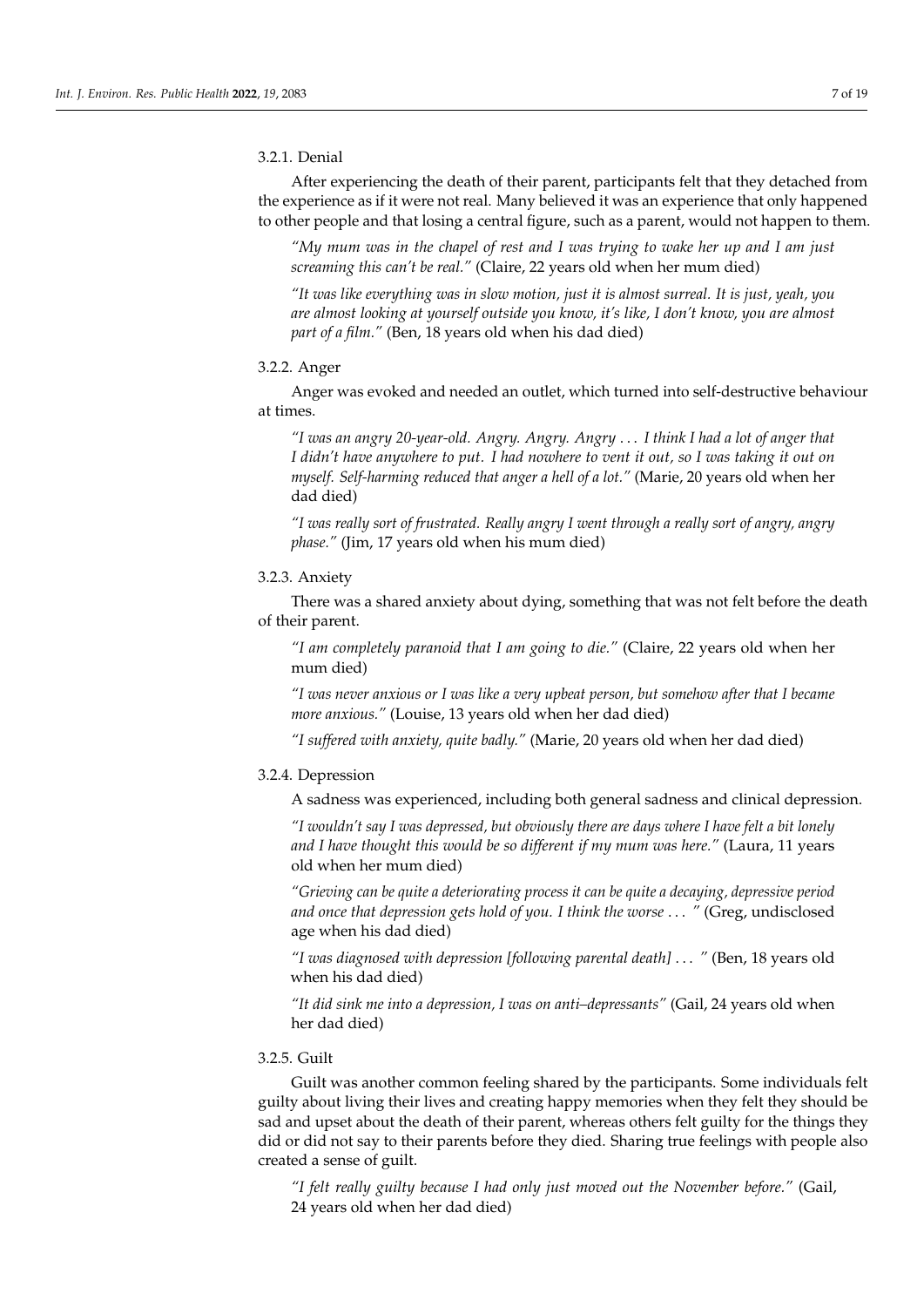*"The guilt at things you said, things you didn't say, you attempt to make amends for"* (Greg, undisclosed age when his dad died)

*"I always remember feeling really guilty about it in the really early stages about enjoying myself. Having fun, I felt really guilty about it."* (Jim, 17 years old when his mum died)

*"Then I feel guilty for her [a friend] cos she is probably thinking "Shit, the poor woman's going to commit suicide. I better tell her she is loved.""* (Marie, 20 years old when her dad died)

# 3.2.6. Devastation

Participants explained that the death of their parent turned their world upside down and that they could not imagine anything worse.

*"How did it affect me; it literally broke me. Broke my whole entire world."* (Marie, 20 years since her dad died)

*"From that day, everything just got flipped on its head."* (Claire, 22 years old when her mum died)

*"I feel like that [the death of a parent] is probably the worst thing that could ever happen to anyone* . . . *"* (Laura, 11 years old when her mum died)

### *3.3. Theme 3: Physical Impact*

The impact of parental bereavement was not just described as emotional. There were shared behavioural outcomes of grief, such as changes in eating habits, drug use and sleeping problems. Physical illness was also felt to be a physical response that was linked to the grieving process.

#### 3.3.1. Maladaptive Behaviour

*"I just couldn't be bothered, I wasn't, I just did not get hungry for ages and I struggle with food now if I get stressed. I just don't eat, just don't get hungry."* (Claire, 22 years old when her mum died)

*"I don't think I ate for a long time. So, I lost a lot of weight. I was only little anyways."* (Marie, 20 years old when her dad died)

*"It would be right in front of the telly, eat whatever the hell I want. Whatever, whenever as much as I wanted. I didn't care, so yeah I probably put on a stone, maybe two."* (Gail, 24 years old when her dad died)

*"Marijuana worked really well for the first 10 years maybe in keeping my emotions, and then it started not to work* . . . *You couldn't make it to the bed or shower, or you couldn't feed yourself."* (Greg, undisclosed age when his dad died)

*"Mostly be exhausted and you would be drained because you were always, if you were not crying you were always talking to people* . . . *"* (Rebekah, 16 years old when her mum died)

#### 3.3.2. Physical Reactions

*"Loads of panic attacks in places like if I was stuck in a lift, if I was in a lift and the lift was taking too long or if I was in a lecture theatre sandwiched between people. I would start to panic and stuff like that* . . . *"* (Zara, 23 years old when her mum died)

*"Then I got diagnosed with Fibromyositis Obviously, there is not much research into it but they said one factor* . . . *most people get diagnosed with it when there has been a big trauma or loss in their life"* (Claire, 22 years old when her mum died)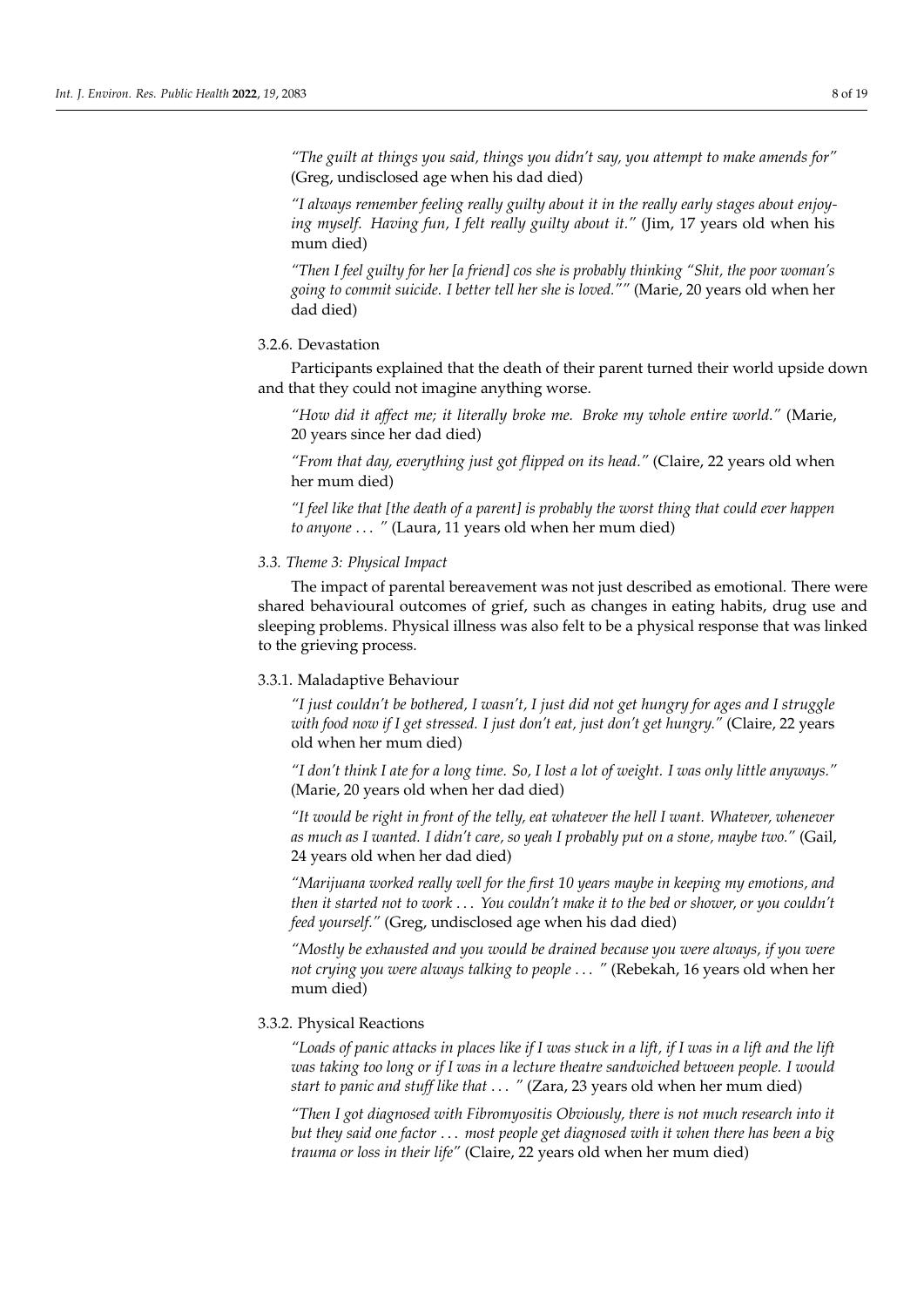#### *3.4. Theme 4: Post-Traumatic Growth*

With the interviews occurring over five years after the bereavement, participants reported that they were stronger and more resilient when faced with hardships. In a sense, the trauma from their loss had led to them "growing" as a person. It was also noted that the influence their parents had on them never disappeared and remained with them.

#### 3.4.1. Life Perspective

Individuals often discussed having a new outlook on life. This included having a different perspective on life and how they should be living it, changes to what pathways they should take and their views about the world. Some felt uncertainty of what life would hold, particularly those who experienced an unexpected or sudden bereavement.

*"Life is for living and it is for living now because you never know what is going to happen."* (Zara, 23 years old when her mum died)

*"I try and sort of like take opportunities more. I do new things all the time. I try and sort of make the most of everything."* (Jim, 17 years old when his mum died)

*"You don't know what is around the corner. Like everything can change in the blink of an eye."* (Rebekah, 16 years old when her mum died)

*"I would be a much more selfish person now if I hadn't gone through all that. I was a spoiled little brat as a kid. I was a Daddy's girl and would snap my fingers and get what I wanted. Now I realise you can have stuff taken away from you really easily, so I appreciate it more."* (Marie, 20 years old when her dad died)

### 3.4.2. Builds Resilience

With regards to the long-term adjustment to a life without their parent, participants felt that they had become stronger, although this was not something about which they felt they had a choice. They also had less sympathy for people who are unable to overcome what they saw as little challenges.

*"I can stop any sort of nonsense in my life. Any maybe pitfalls that other people might have fallen into. You sort of harden up* . . . *I felt like I had to be sort of strong and just cope on my own. Sort of and become more self-sufficient almost."* (Ben, 18 years old when his dad died)

*"Think I am so much stronger than what I would have been* . . . *"* (Laura, 11 years old when her mum died)

*"I have a high level of resilience cos I have had to. I have had no choice. I have had to overcome things."* (Marie, 20 years old when her dad died)

*"I had to start learning to speak up for myself, cos I was very shy, so it was like well no one else is going to talk up for me. I better do it for myself."* (Gail, 24 years old when her dad died)

# 3.4.3. Relationship Strength

Many reported that their families had grown in strength and became closer to each other, creating a tighter family bond. However, some noted that their family relationship had deteriorated and that family members had drifted apart.

*"I say certainly the bereavement and the loss of my Dad definitely made us a lot closer."* (Ben, 18 years old when his dad died)

*"We have got much closer because of it. Obviously after Dad we got closer but then after mum went, we got much closer cos we went, 'it is just the two of us now'."* (Gail, 24 years old when her dad died)

*"I think one thing it did surprisingly, it brought my family together."* (Louise, 13 years old when her dad died)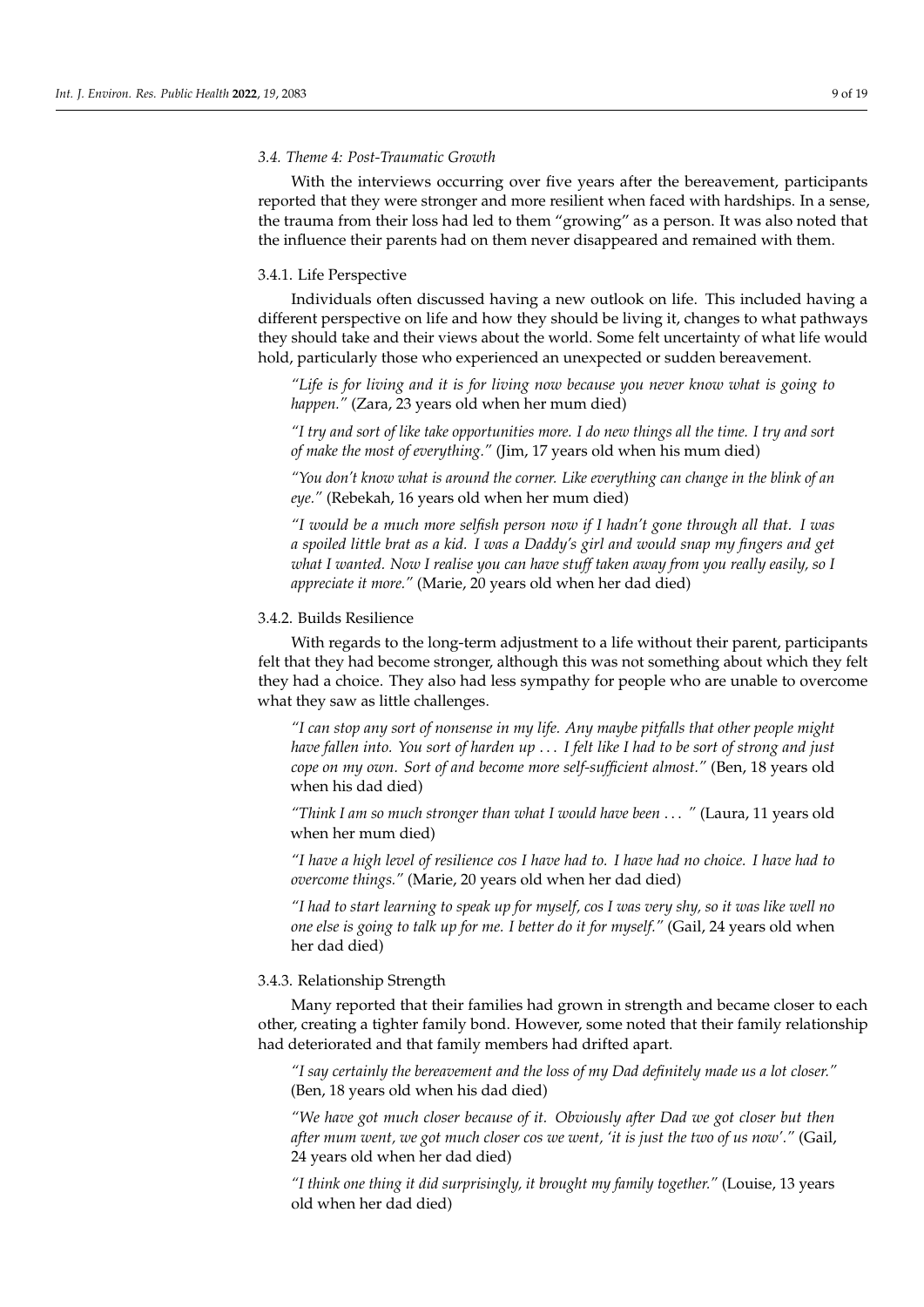*"Our family is disintegrated since my mum died."* (Zara, 23 years old when her mum died)

*"She left a massive hole in both families when she passed away."* (Adam, 13 years old when his mum died)

*"My family's kind of quite diffused at this point."* (Chris, 21 years old when his dad died)

*"I think my Dad was obviously going through his own stuff and I was going through my stuff and we didn't gel at the time."* (Kate, 18 years old when her mum died)

## *3.5. Theme 5: Life Will Never Be the Same*

Whilst some individuals stated that they had grown and flourished from the trauma of the death of their parent, they also acknowledged that life would never be the same again. Individuals had to grow up quickly and often inherited more responsibilities. Despite this, the influence their parents had on their life endured.

# 3.5.1. Growing Up Quickly

The need to look after other family members, such as the surviving parent or siblings, maintain the home and organise themselves in a way that would usually be the responsibility of an adult made participants mature quickly. There was a feeling that this was not something they were prepared for, but something that needed to be done.

*"I did feel I had to grow up quickly."* (Kate, 18 years old when her mum died)

*"I was looking after my little brother. Doing the things that my mum would have done for him* . . . *making sure the school trip has been paid for and stuff like that and I guess it left a bit of weight on my shoulders."* (Adam, 13 years old when his mum died)

*"You know just your mum and sisters need you, the house needs maintenance and the bills need to be paid and things like that need doing."* (Greg, undisclosed age when his dad died)

*"Well I was 22, and I wasn't ready to grow up* . . . *and then I suddenly felt like I couldn't leave my Dad."* (Claire, 22 years old when her mum died)

*"The main thing, trying to look after my sister* . . . *you realise all the things, she would have probably asked my mum."* (Rebekah, 16 years old when her mum died)

*"I felt like as now, as the head of the family, I had to pull myself together and get a job."* (Ben, 18 years old when his dad died)

*"Family wise, like I felt I had, you know, a great deal of obligation, that perhaps I hadn't felt before that point."* (Chris, 21 years old when his dad died)

# 3.5.2. Parental Influence Never Stops

The influence that the parents had had on their children was something that shaped and defined life choices even after their death. They often continued to pursue and follow the influence that their parents had set or highlighted that they missed the influence their parents would have had on their lives.

*"I think knowing he regretted certain things about his choices in life, made me think about mine a little more."* (Chris, 21 years old when his dad died)

*"I think that would have changed me taking a year out. I don't think she would have let that happen. I think I would have been straight into doing University."* (Laura, 11 years old when her mum died)

*"She would have killed me if I decided to take a year out. She would have been like 'no just go'."* (Kate, 18 years old when her mum died)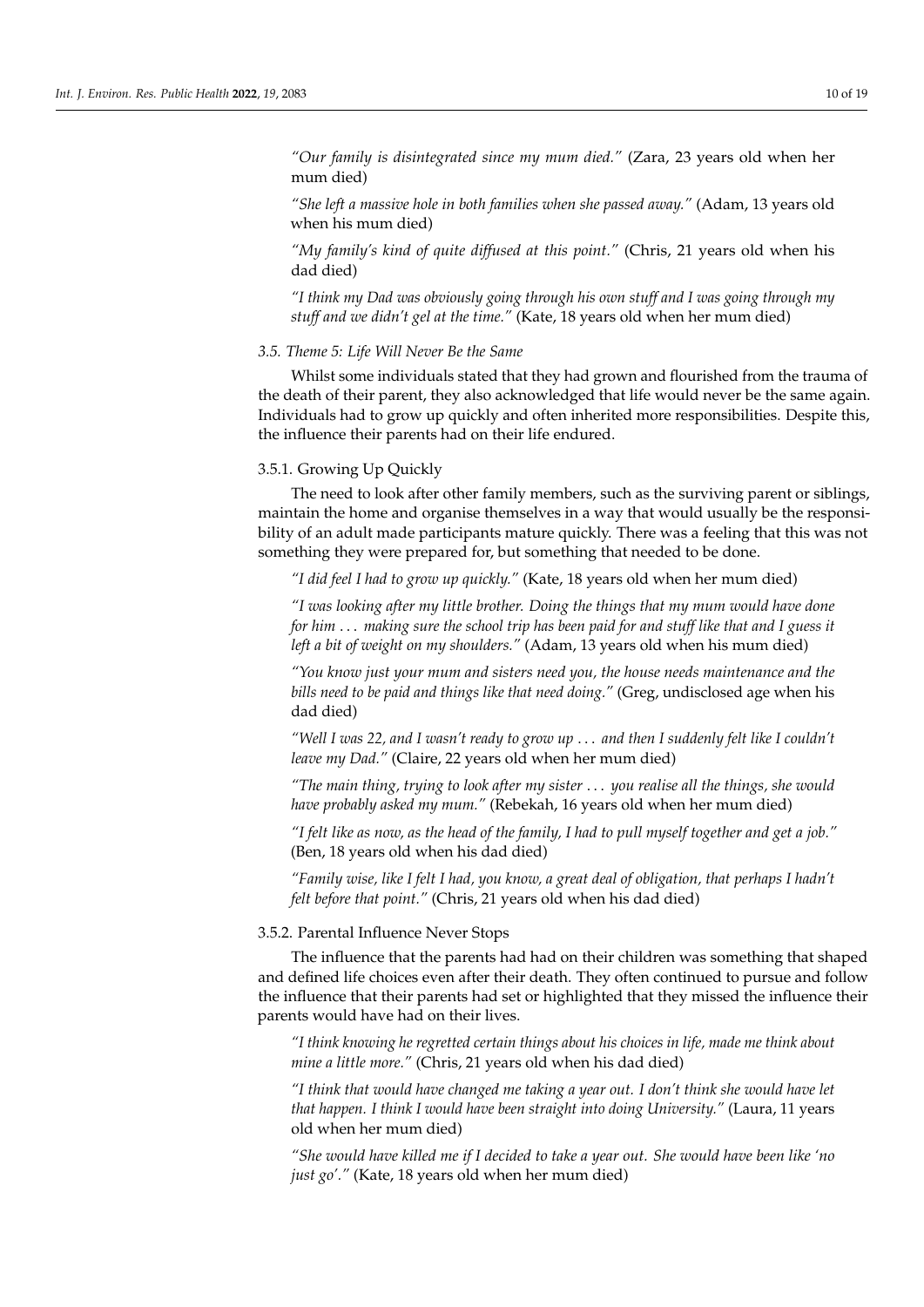### *3.6. Theme 6: Support and Understanding*

Social support was essential during the grieving process. Individuals looked to family, friends, other peers who had been bereaved and professional support, such as counselling and teacher support. Some turned to religion to help them through this period in their life and there was an overwhelming need to be loved.

# 3.6.1. Feeling Loved and Supported

Individuals highlighted the need to feel wanted and supported during that time, especially after losing the unconditional love and support that their parent provided for them. This support came from family, friends, professional agencies and teachers. It was especially helpful from those who had shared a similar experience. However, despite the need for professional support, the majority of participants were not offered any or felt what they were offered was insufficient, and some felt that support drifted off as time went on.

# 3.6.2. Family

*"I lent on Jason a lot. Jason my husband now, my boyfriend at the time. You know he supported me, cuddled me and helped me at the funerals, that sort of thing."* (Gail, 24 years old when her dad died)

*"I would go to him for support but it was actually the other way around I think in the initial stages. I think I dealt with it. Well not better, but I think my Dad just sort of, he was a bit more emotional to start off with, whereas I wasn't."* (Jim, 17 years old when his mum died)

# 3.6.3. Peers

*"We had a lot of friends who were very quick to sort of rally round my brother and I, to sort of be there for us."* (Adam, 13 years old when his mum died)

*"Friends-wise I think we all just got a lot closer, because everyone was just constantly making the effort to make sure we were okay and stuff."* (Rebekah, 16 years old when her mum died)

*"For the first couple of months, even the first year, everyone is so aware of what has happened* . . . *after a couple of months though you're just left to like deal with it."* (Laura, 11 years old when her mum died)

*"I think the first week to me, like everyone around me rally's round, they bring you dinner, not that you wanna eat, and they bring you flowers and cards, and you get daily phone calls from like the whole world and then the minute you have the funeral and everyone goes back to normal and you are just left, everyone just gets on with their life and you're like, yeah your life is carrying on but this is just the beginning for me"* (Claire, 22 years old when her mum died)

# 3.6.4. Professional

*"They gave me like some leaflets and that was pretty much it as far as I remember. I think it was like sort of up to me if I wanted to get in touch they were always there. It was left open."* (Jim, 17 years old when his mum died)

*"I don't think I was offered any counselling."* (Marie, 20 years old when her dad died)

*"I will always credit them [Physical Education/PE teachers] a lot for helping me through the rough time in various ways."* (Adam, 13 years old when his mum died)

*"She [PE teacher] just took more of an active role in making sure I was alright and sort of going above and beyond."* (Jim, 17 years old when his mum died)

*"Eventually I went back to school, you had the support of the guidance teacher."* (Rebekah, 16 years old when her mum died)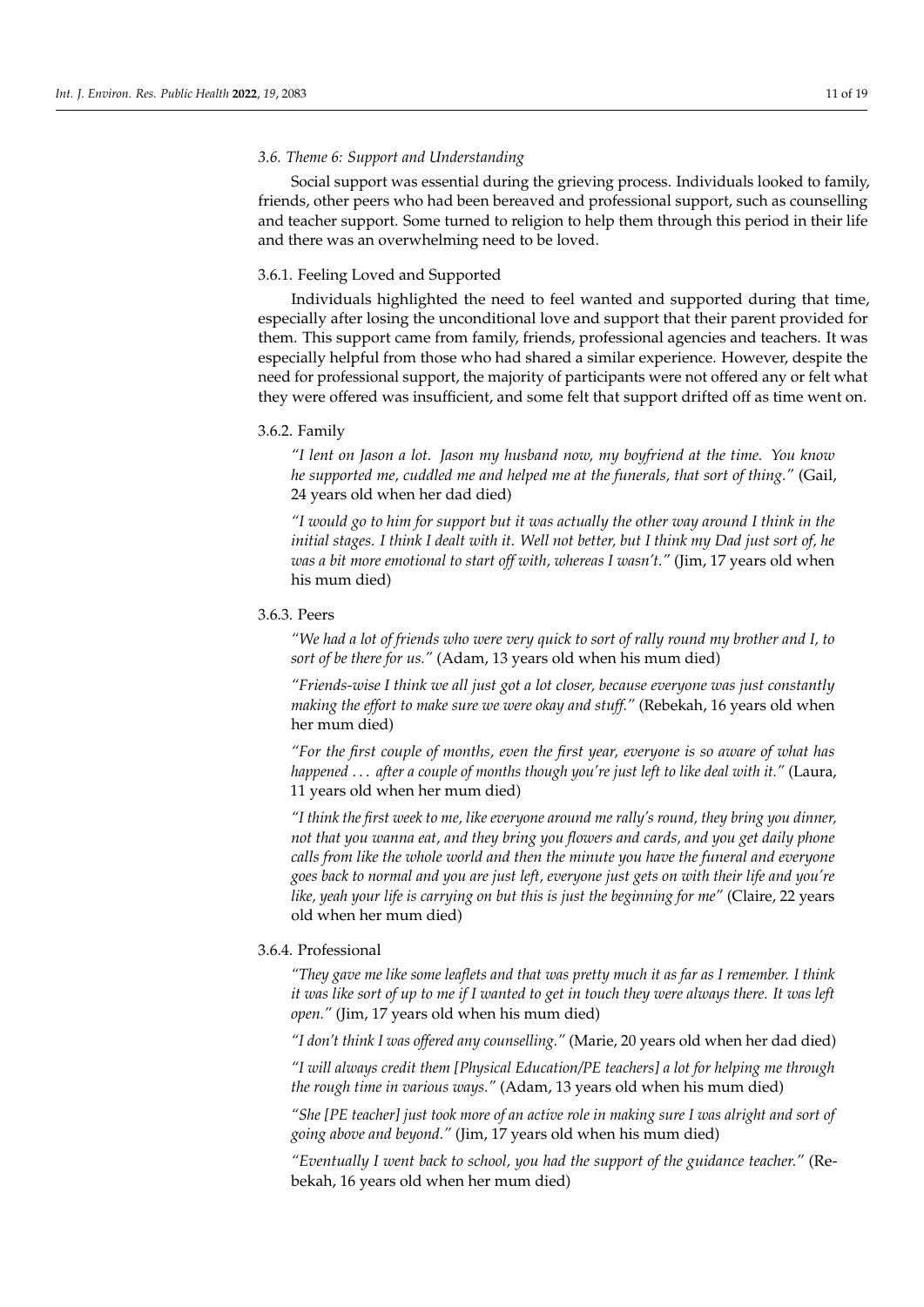*"I didn't really have any psychological support or help at all."* (Jack, 14 years old when his dad died)

*"They might have offered something, I'm 80% sure they didn't."* (Greg, undisclosed age when his dad died)

*"They handed me a leaflet, but no one actually sat me down and said do you think this is something that you want to do. You know it was more handout a leaflet and that was it."* (Kate, 18 years old when her mum died)

*"Then we walked out of there, I had a booklet that was it. A booklet. I'm like, you know I have lost everything today and I have got a book."* (Claire, 22 years old when her mum died)

3.6.5. Finding The Right Time to Talk

Whilst many of the participants were not offered or declined professional support, those who sought professional support did so at different times and for different reasons. Stigma and a lack of feeling able to engage were commonly cited as reasons for those who declined professional support.

*"I would wobble and was crying at like 3 o'clock in the morning, you know, what I need is to go and see someone about this cos no one here really understands."* (Kate, 18 years old when her mum died)

*"I don't want talking therapy. I don't want to talk about it all. I don't feel comfortable talking about it. I think cos my family wasn't like that, I just didn't want counselling."* (Gail, 24 years old when her dad died)

*"I don't think I would have taken it even if I was offered it. You know it is not until my partner recently died and it was a year and half after his death and he died 2 years ago I started to get counselling."* (Marie, 20 years old when her dad died)

*"I did, it was about a year afterwards."* (Ben, 18 years old when his dad died)

*"Just could not cope anymore, just could not cope."* (Greg, undisclosed age when his dad died)

*"Think I didn't really feel like I needed it* . . . *"* (Adam, 13 years old when his mum died)

*"So, seeing a therapist or kind of psychologist is the equivalent to being locked up in a mental institution, it's just there is so much stigma about it. Even now in 2018"* (Greg, undisclosed age when his dad died)

*"It would mean like it's [seeking professional support] always on your record and it's a lot of stigma around that"* (Louise, 13 years old when her dad died)

*"I never went down that route because I just didn't feel like I need to* . . . *"* (Rebekah, 16 years old when her mum died)

#### 3.6.6. Religion

Many looked to religion to help to find support and understanding whilst others turned away from it, asking themselves why any greater power would cause such pain and suffering.

*"I didn't care about anything. I was religious before my Dad died. Then hated God with a passion."* (Marie, 20 years old when her dad died)

*"But after this she [mum] started going to the mosque* . . . *but she wouldn't do it religiously, she would do it in a spiritual way, and I think that helped her a lot."* (Louise, 13 years old when her dad died)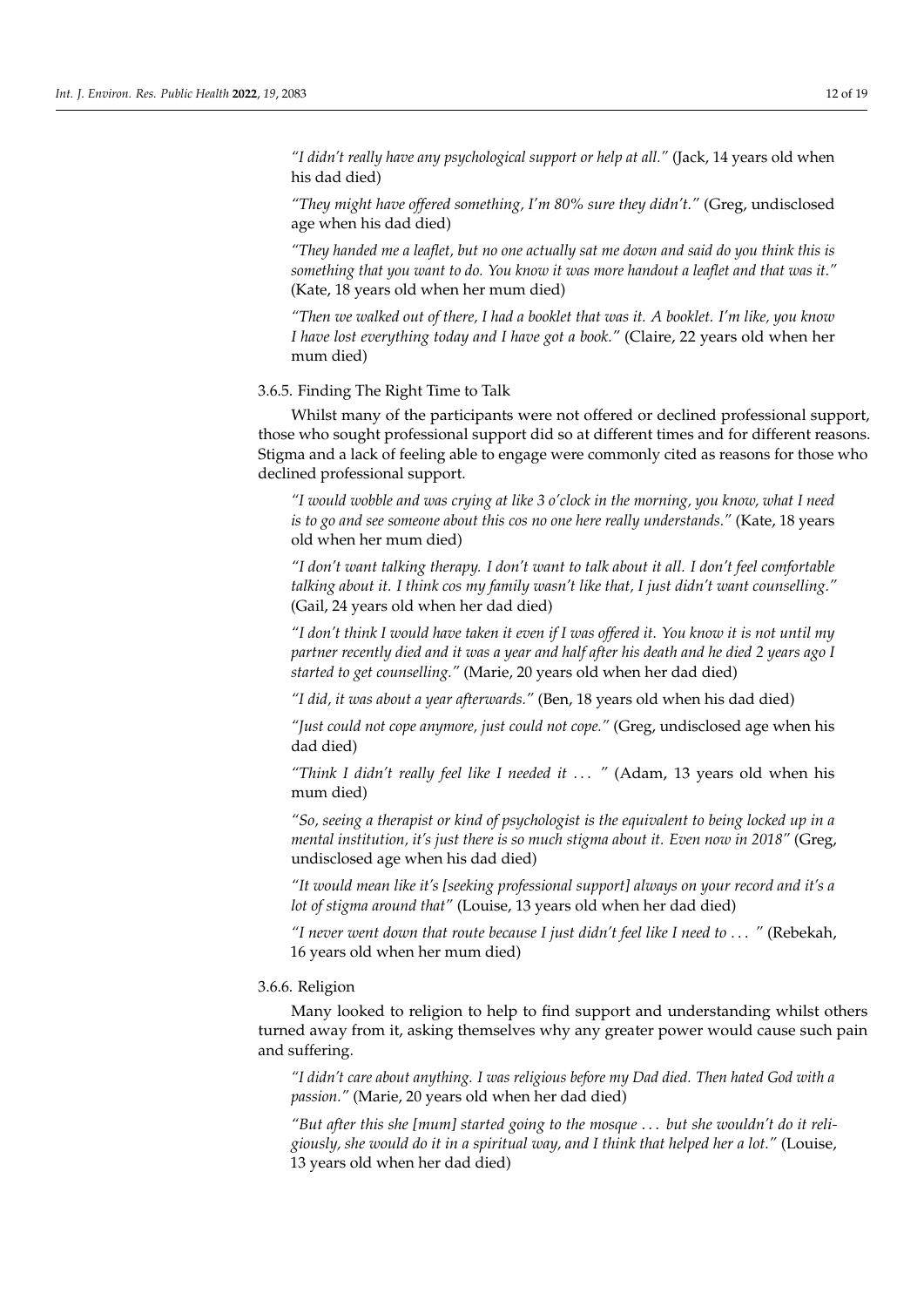# *3.7. Theme 7: Re-Grief*

Years after experiencing their bereavement, individuals had adjusted to their new life. However, there were many times when they began to experience grief outcomes again, such as feelings of anxiety, depression and a longing for their parent to be present. This re-grief often appeared at momentous events, perhaps at times when they had imagined that their parent would be there.

# 3.7.1. Major Life Events

Participants wanted to be able to talk to and share the good and/or bad things that had happened in their lives with their parent, such as passing their driving test or having a baby.

*"It was weird, because I thought like daft things, like taking mum for a drive in a car and stuff when I passed, but obviously she wasn't there to do that."* (Jim, 17 years old when his mum died)

*"I have missed my Mum and Dad more since I have become a parent, because I haven't been able to introduce them to their grandchildren."* (Gail, 24 years old when her dad died)

*"Which then upsets me when I achieve something because I look around to tell someone and they are not there. Which I still find really hard."* (Marie, 20 years old when her dad died)

*"There isn't anybody like your Mum* . . . *You can ask other people the same questions but there is no one who is going to be able to reply like your Mum."* (Zara, 23 years old when her mum died)

# 3.7.2. Acceptance of a New Life

Participants noted that accepting their new lives without their parent was difficult, especially after particular life events, hearing a song or seeing a photo that triggered a memory. In many cases, this acceptance came with bitterness and they were filled with a sadness about their reality.

*"I am bitter. I am, I do get quite bitter, on my wedding day I just sat there crying. Then I went up there [the grave] the day after my wedding and took my bouquet up and put it on my Mum."* (Claire, 22 years old when her mum died)

*"All of a sudden, I just heard this song, very sad song, and I just started crying out of nowhere. Just bawling like a baby, you know and I had that feeling for like a day. I was like, bloody hell, where did that come from. I was like, is there anything else buried in there* . . . *"*

(Greg, undisclosed age when his dad died)

# **4. Discussion**

Reflecting on the experience of parental bereavement, seven themes were identified in this research: (1) "Distance and isolation"; (2) "Emotional journey"; (3) "Physical impact"; (4) "Post-traumatic growth"; (5) "Life will never be the same"; (6) "Support and understanding"; and (7) "Re-grief".

Distancing from others and blocking out emotions were seen as protective mechanisms against people who did not know how to react or behave towards grief. This is a common response [\[29\]](#page-17-16), as is the anger that was expressed in the study. With no outlet, emotion was often turned inwards, resulting in maladaptive behaviour. Indeed, self-harm [\[13\]](#page-17-0), suicidal ideation [\[30\]](#page-17-17), substance use [\[10\]](#page-16-8) and problems with eating [\[31\]](#page-17-18) are often cited in the literature as grief outcomes, which is supported with evidence from the current study. Anxiety and a fear of dying were commonly felt by participants, alongside differing severities of sadness and depression. Anxiety and depression are also common to the grieving process [\[8\]](#page-16-6) and are often a focus for intervention [\[32\]](#page-17-19). When individuals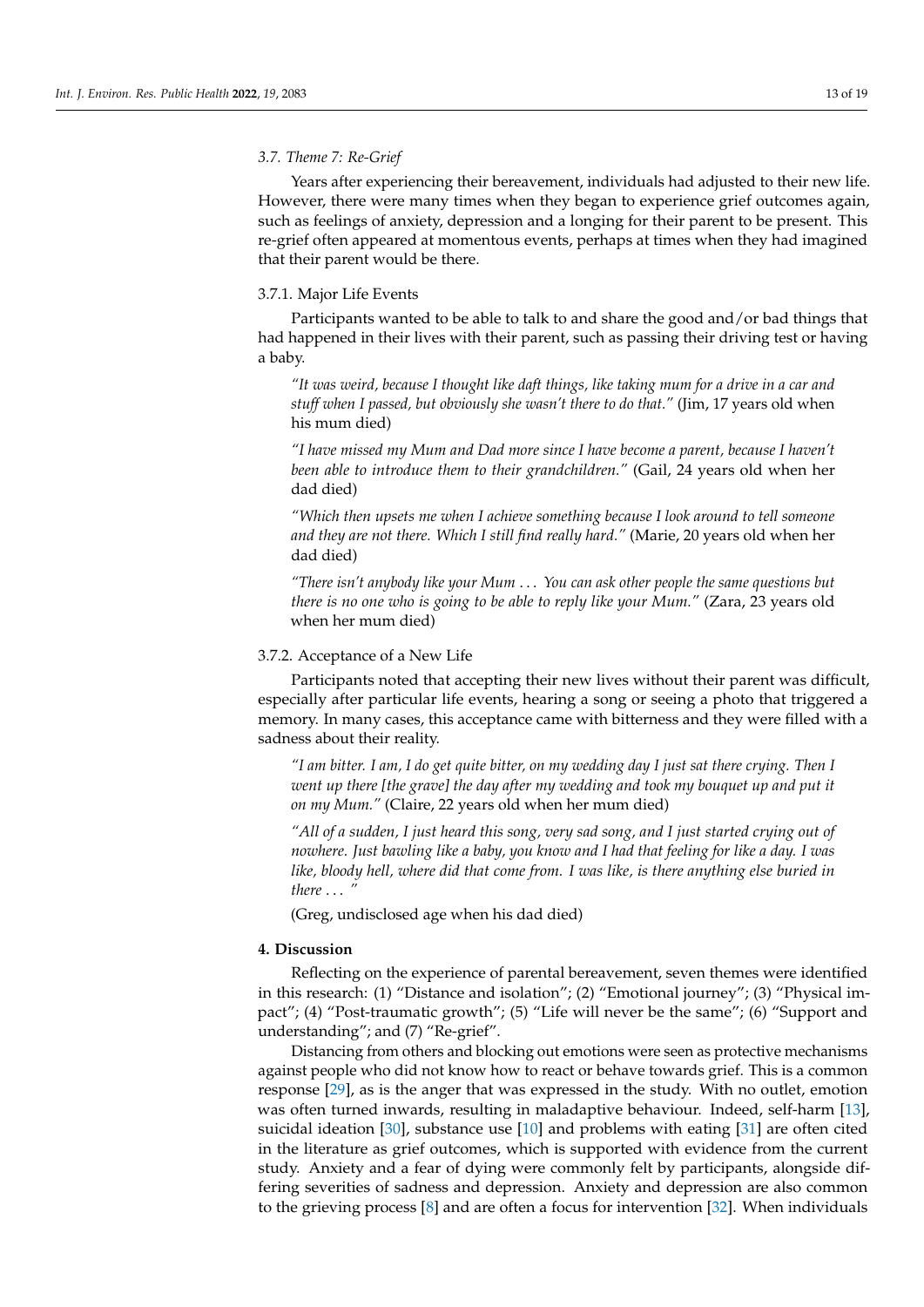felt feelings of happiness, this led to feelings of guilt with the view that they should be constantly sad following their loss. Other research [\[33\]](#page-17-20) also found this emotional guilt during positive experiences following the death of a parent and this is a potential area<br>for fotom intermediate the mothematics meeting and increased contracted for the This for future intervention to enable positive emotions and overcome feelings of guilt. This for rature intervention to enable positive emotions and overcome reemigs of gain. This extends the literature that highlights mixed emotions following the death of a parent [\[34\]](#page-17-21). Kübler-Ross [\[35\]](#page-17-22) proposed that there are five stages of grief (denial, anger, bargaining, reduced reception and acceptance), echoing some of the emotions raised here. However, this acpression and acceptance), centing some of the emotions raised nere. Trowever, and model proposes unhelpful linearity and a lack of inclusion of wider aspects, such as guilt, reader proposes annexplan interary and a new or merasteri or where as peeds, such as gain, re-grief and growth that are evidenced in this study. ten teemigs of happiness, this led to reemigs of guilt while the view that they should be acceptance of the extension some of the emotions raised here. However, the emotions raised  $\mu$  and  $\mu$  and  $\mu$  and  $\mu$  and  $\mu$  and  $\mu$  and  $\mu$  and  $\mu$  and  $\mu$  and  $\mu$  and  $\mu$  and  $\mu$  and  $\mu$  and  $\mu$  and  $\mu$ 

Data from the current study can, in part, be conceptually likened to the notion of oscillating between loss orientation (confronting loss) and restoration-orientation (avoiding loss) from the Dual Process Model of grief [\[36\]](#page-17-23). Reflections from research, personal experience and the national grief seen since that start of the COVID-19 pandemic have led to the concept of "Your world and the ball of grief" [\[20\]](#page-17-7) (see Figure [2\)](#page-13-0). This analogy highlights re-grief and the impact that "grief empathy" (feeling for others who have experienced loss) could have on the re-grief process. At the time of a bereavement, it is considered that your world is almost completely consumed by a ball of grief, which can repeatedly hit a "pain" button, leading to grief outcomes. As time passes, rather than the ball of grief getting smaller, as has been postulated by others, this analogy suggests that the ball of grief stays the same but your world gets bigger, making it less likely that the ball will hit the pain button. During times of remembrance, the ball of grief may resurface and hit the pain button, causing re-grief. However, in this bigger world, that re-grief experience is less consuming because the ball of grief has more space to move around, thereby hitting the pain button less and causing less pain. Given the amount of loss experienced and publicised since the start of the COVID-19 pandemic, grief empathy could have been heightened during the pandemic. Evidence from the current study and the concept of re-grief due to triggers from grief empathy should be considered in future research.

<span id="page-13-0"></span>

**Figure 2.** Your world and the ball of grief. **Figure 2.** Your world and the ball of grief.

The physical impact of grief was notable, particularly in relation to dietary changes. The physical impact of grief was notable, particularly in relation to dietary changes. Food became both effortful and mindless, with respondents eating both less and much more than usual. This adds to the literature in other age groups, such as with elderly widows who see cooking as pointless and experience increased feelings of loneliness by eating alone [\[37\]](#page-17-24), while others ate whatever they wanted, seeing life as too short not to do so.

The theme of post-traumatic growth (PTG) embraced the belief that the respondents could overcome anything, taking any opportunity presented to them and allowing them to step outside their comfort zones. This type of resilience has been described elsewhere [\[38\]](#page-17-25), with PTG described as the positive changes individuals make after a traumatic event. This term is closely linked to positive psychology [\[39\]](#page-18-0), where the main aim is to focus on building strengths, personal growth and flourishing. Future interventions could harness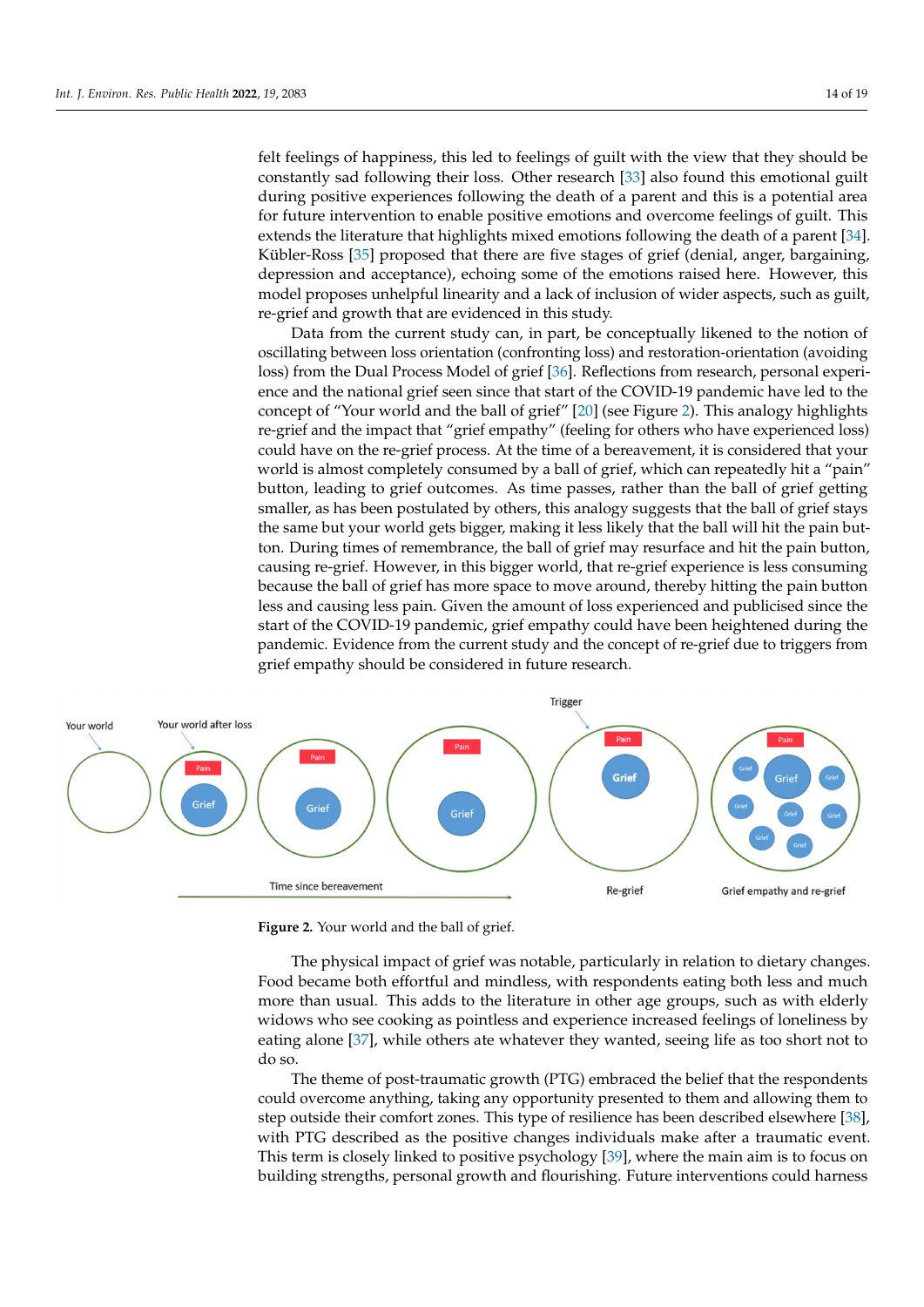this concept of growth to enable positive coping methods following a parental death. This may, in turn, enable the acceptance of positive emotion following a bereavement.

Despite this growth and strength, it was acknowledged that life was not the same after the death of a parent. Some participants found themselves taking on additional responsibilities and having to grow up quickly. This is common [\[40\]](#page-18-1), however, can add additional pressure, especially at an early age [\[41\]](#page-18-2). Despite the absence of their parent, it was clear that the influence they had had when they were alive still continued. This brought comfort to many, who shared that they would make decisions in their parent's honour.

Finding the right time to talk and the right level of support was a debated topic. While there are many support services available [\[21\]](#page-17-8), often the participants were either not offered support, they declined to take it up for fear of stigma, or that they would not be able to cope or they did not feel it necessary. Several mentioned being handed a leaflet or booklet, which they felt was not sufficient. Barriers to accessing bereavement services have been found elsewhere and include the availability of services, a lack of knowledge of services available, being unsure of how to access services, not feeling comfortable in asking for support and feelings of stigma [\[42\]](#page-18-3). Future research should investigate this translational gap and the interplay between the support received from professional services, peers and the school environment [\[43\]](#page-18-4). Such barriers to access support mirror those seen to talking therapies more generally [\[44](#page-18-5)[,45\]](#page-18-6) and, in particular, with those bereaved by sudden deaths such as suicide [\[46\]](#page-18-7). Some participants in this study received pastoral support via their schoolteachers or religious leaders; others were consoled by friends and relatives. Those who decided to use professional support services did so on their own terms when they felt ready or when they had reached a point where they needed it. This is something that should be encouraged from the onset and in wider society, with the encouragement of "open grief" [\[20\]](#page-17-7) and the view that "*It's ok not to be ok*": a statement that has become more widely accepted in recent years, particularly within suicide prevention and mental health fields [\[47\]](#page-18-8).

At times, the bereavement brought families closer together, while for others, it did not. There is a clear need for a consistent approach to be given to young people after the death of a parent that goes further than providing them with a leaflet or telephone number. Future public discourse and interventions must aim to reduce the perceived stigma attached to receiving support for grief and to bring people together in a supportive environment where there is a sense of belonging and understanding. It was clear from the interviews in this study that participants were most at ease when they were confiding in "someone like me". While this offers support, feeling akin to someone else who has experienced a parental loss may also intensify feelings of grief empathy as the individual has insight into the complexity of grief, which may in turn trigger re-grief while recalling how they felt themselves. In a time of mass death, such as the COVID-19 pandemic, this warrants further investigation.

Bereavement support services are typically talking therapies (e.g., individual or group counselling) and evidence from this study suggests this approach is not always welcomed. An important consideration is whether more young people would seek bereavement support if there were an alternative approach. Music has been successfully used [\[48\]](#page-18-9) to help support bereavement, showing this approach to provide a constructive outlet for emotions and to create connections. Physical activity has also been shown to provide support for grief outcomes [\[49\]](#page-18-10). Activities, such as those engaged in during residential weekends [\[50,](#page-18-11)[51\]](#page-18-12), running, martial arts [\[10\]](#page-16-8) and extra-curricular activities [\[52\]](#page-18-13), have been used to support young people who have experienced the death of a parent. Further, the use of online forums has shown promise, allowing young people to positively support each other following the death of a parent [\[53\]](#page-18-14). Expressive writing has also shown benefits for traumatic grief in adolescents who have been bereaved by war  $[54]$ . There is a need to examine whether alternative types of support could increase the engagement of young people and benefit the grieving process. These were not offered nor forthcoming avenues of support for the participants of the current study.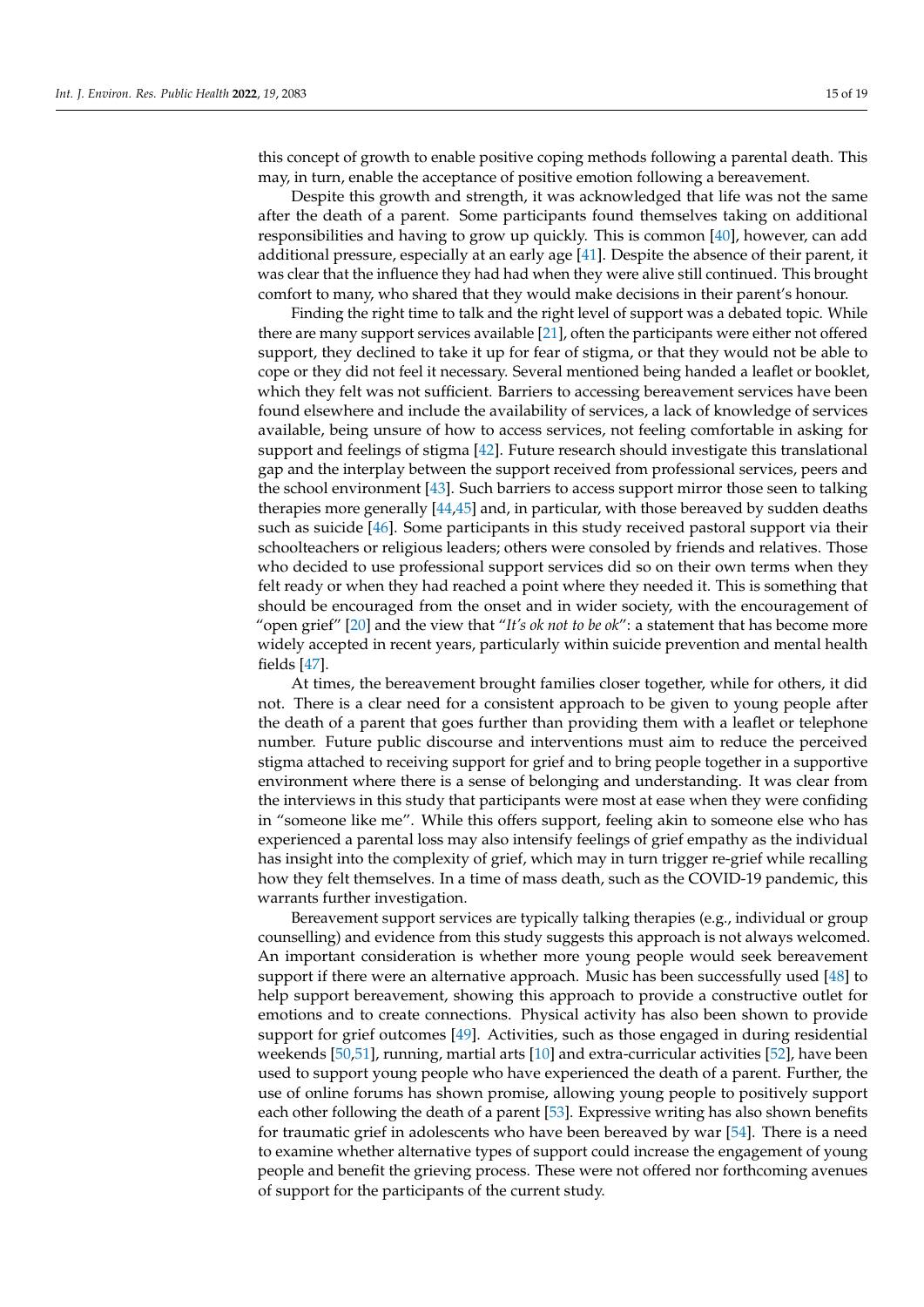As the interviews were recorded over five years after bereavement, the participants described a point where they had begun to move forward with their grief. It was not a sense of 'moving on' and leaving the pain and memories of their parent in the past, but a sense of 'moving forward' and taking that pain and those memories with them along with a sense of control over the impact on their day-to-day lives. This supports the concept of oscillation in the Dual Process Model of grief [\[36\]](#page-17-23); however, they noted that major life events, such as passing a driving test, graduation, getting married or becoming a parent, would cause a sense of re-grief. This concept has been described before [\[8\]](#page-16-6), highlighting a time when grief outcomes may be experienced after an individual has adjusted to the death of a loved one [\[18](#page-17-5)[,19\]](#page-17-6). Techniques to cope with re-grief should form part of future intervention strategies.

By conducting semi-structured interviews, we enabled the participants to provide an enriched in-depth narrative of a sensitive topic, which could not be achieved with quantitative methods. As with other qualitative research, the experiences described here were not universal to all participants, nor would they be universal to all people who experience the death of a parent. However, data saturation was achieved as the experiences in each of the overarching themes were easily identifiable. It has been stated that, for qualitative research, ten plus three interviews is sufficient if saturation is achieved [\[25\]](#page-17-12) and this research met that criterion. There is a dearth of previous research in the area of parental bereavement as a young person, the most comparable being that of Brewer and Sparks [\[50\]](#page-18-11), who interviewed attendees at a grief bereavement organisation that Brewer had attended as a young person, capturing the experiences of both recently bereaved (*n =* 4) and those 10 years post bereavement (*n* = 9). While the age range of the current study sample could be critiqued due to the differences in developmental age and/or the time since the death, similar studies have drawn from such varied samples. Participants from a residential "grief camp" [\[50\]](#page-18-11) who were aged between 9–25 years and had experienced parental death within 2–15 years were included in interviews and observations while attending the service together. The commissioning for children and young people's (CYP) services is commonly combined and often, the interventions that are delivered for bereavement have a wide age range and access point regarding the time since the death [\[14\]](#page-17-1). It is, therefore, important to understand the experience of parental death from across all ages that may require access to such services in order to look for commonalities that these services should consider. While we appreciate that there is merit in comparing the experiences of the loss at similar ages, the approach and sample size would not allow this and would have moved the study away from the ultimate aim of producing commonalities across these ages to inform future intervention.

The current study extends the relatively limited literature base, offering the voices of those more recently bereaved than those in previous [\[51\]](#page-18-12) research. However, in this sample, given the inclusion criterion of being at least 5 years post bereavement, an element of re-adjustment had occurred and there is an additional need to understand the experiences of those who have been bereaved within five years in order to support the development of future interventions. Future research should further aim to determine an optimal time for support following the death of a parent and ways to enable access to support services at a time that is right. This should be considered with an awareness of the nature of grief and a discussion on clinical concepts, such as "normal" and complicated grief.

### **5. Conclusions**

Parental bereavement has significant emotional and physical consequences but can also support an individual to grow with purpose. There is no national method for collecting data on when a young person experiences parental loss and thus, there are no clear referral pathways to bereavement support services. This should be a national priority. Bereavement literature and talking therapies were rarely used by participants in this study, revealing a translational gap between existing support services and uptake that should be addressed. Alternative support services should also be offered and evaluated in more depth. This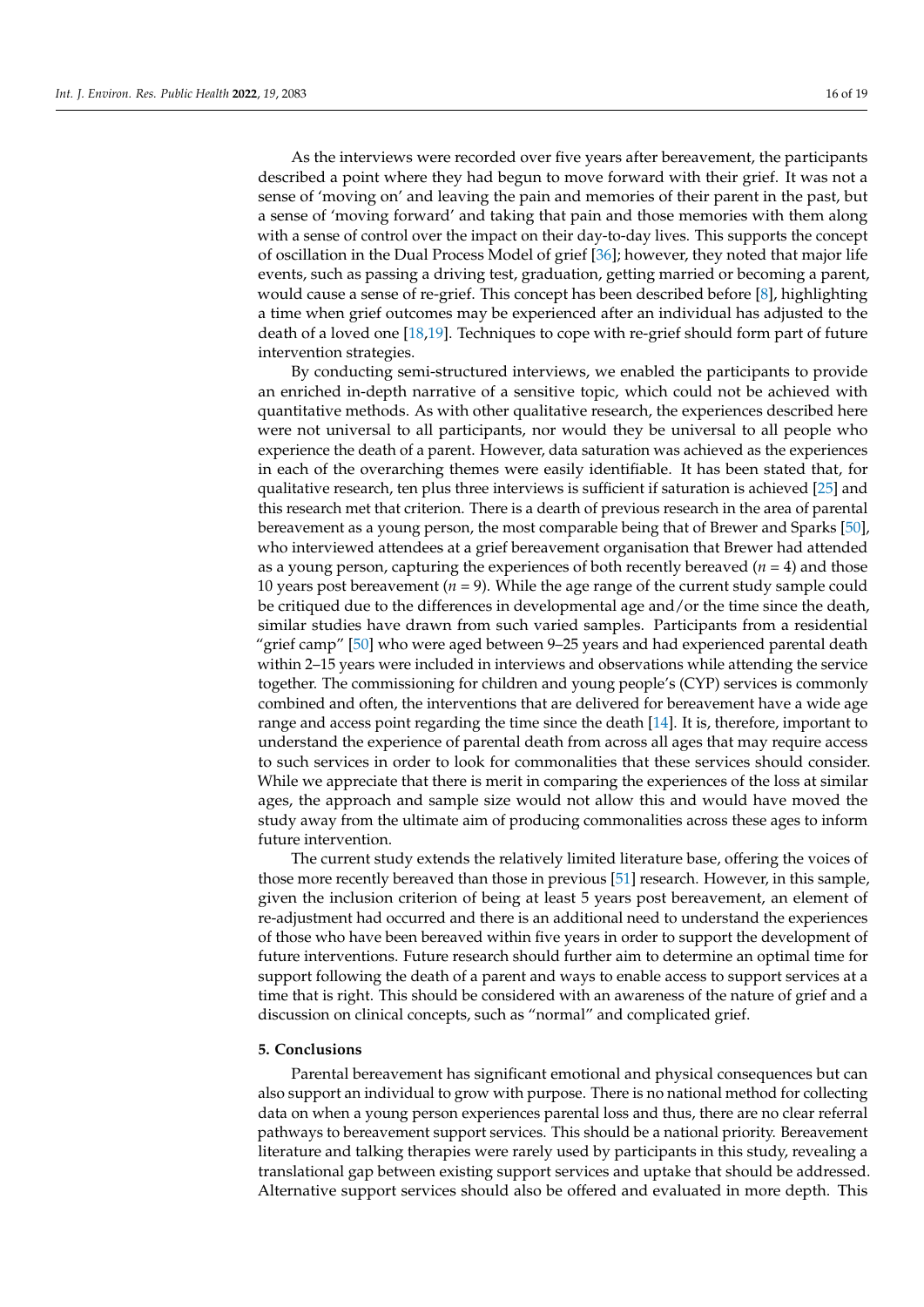research provides evidence of the experience of parental bereavement and considerations for supporting such loss. These include enabling open conversations about death, offering support from others who have a shared experience and harnessing the benefits of outdoor space and physical activity. National and global grief are increasingly prominent in today's society since the onset of the COVID-19 pandemic. Access to bereavement support deemed suitable by those who are in need of it should be seen as a public health priority.

**Author Contributions:** Conceptualization, A.M.C. and J.W.; methodology, A.M.C. and J.W.; formal analysis, J.W. and A.M.C.; investigation, A.M.C., J.W., N.H., G.W.S. and J.K.Z.-F.; data curation, J.W. and A.M.C.; writing—original draft preparation, J.W. and A.M.C.; writing—review and editing, A.M.C., J.W., N.H., G.W.S. and J.K.Z.-F.; supervision, A.M.C., J.K.Z.-F. and G.W.S.; project administration, J.W. and A.M.C.; funding acquisition, A.M.C. All authors have read and agreed to the published version of the manuscript.

**Funding:** A.M.C secured funding (ISPAR2016) from the Institute for Sport and Physical Activity Research (ISPAR), University of Bedfordshire, which provided a fee-funded PhD bursary to J.W. under the supervision of A.M.C. and J.K.Z.-F. with N.H. and G.W.S. as external advisors. All related costs were funded by ISPAR.

**Institutional Review Board Statement:** The study was conducted according to the guidelines of the Declaration of Helsinki and the British Psychological Society's Code of Ethics and Conduct (2018) and was approved by the ethical committee of the University of Bedfordshire's Institute for Sport and Physical Activity (ISPAR) in December 2017 (reference number: 2017ISPAR008).

**Informed Consent Statement:** Informed consent was obtained from all participants involved in the study.

**Data Availability Statement:** The data presented in this study are available on request from the corresponding author. The data are not publicly available due to reasons of privacy and the sensitive nature of the research.

**Conflicts of Interest:** The authors declare no conflict of interest.

# **References**

- <span id="page-16-0"></span>1. National Records of Scotland Web. *Monthly Data on Births and Deaths Registered in Scotland National Records of Scotland*. National Records of Scotland Web. 2019. Available online: [https://www.nrscotland.gov.uk/statistics-and-data/statistics/statistics](https://www.nrscotland.gov.uk/statistics-and-data/statistics/statistics-by-theme/vital-events/general-publications/weekly-and-monthly-data-on-births-and-deaths/monthly-data-on-births-and-deaths-registered-in-scotland)[by-theme/vital-events/general-publications/weekly-and-monthly-data-on-births-and-deaths/monthly-data-on-births-and](https://www.nrscotland.gov.uk/statistics-and-data/statistics/statistics-by-theme/vital-events/general-publications/weekly-and-monthly-data-on-births-and-deaths/monthly-data-on-births-and-deaths-registered-in-scotland)[deaths-registered-in-scotland](https://www.nrscotland.gov.uk/statistics-and-data/statistics/statistics-by-theme/vital-events/general-publications/weekly-and-monthly-data-on-births-and-deaths/monthly-data-on-births-and-deaths-registered-in-scotland) (accessed on 13 January 2022).
- 2. Northern Ireland Statistics and Research Agency. *Registrar General Annual Report 2018 Deaths Northern Ireland Statistics and Research Agency*. Northern Ireland Statistics and Research Agency. 2019. Available online: [https://www.nisra.gov.uk/publications/](https://www.nisra.gov.uk/publications/registrar-general-annual-report-2018-deaths) [registrar-general-annual-report-2018-deaths](https://www.nisra.gov.uk/publications/registrar-general-annual-report-2018-deaths) (accessed on 13 January 2022).
- <span id="page-16-1"></span>3. Office for National Statistics. *Deaths registered in England and Wales-Office for National Statistics*. Office for National Statistics. 2019. Available online: [https://www.ons.gov.uk/peoplepopulationandcommunity/birthsdeathsandmarriages/deaths/bulletins/](https://www.ons.gov.uk/peoplepopulationandcommunity/birthsdeathsandmarriages/deaths/bulletins/deathsregistrationsummarytables/2018) [deathsregistrationsummarytables/2018](https://www.ons.gov.uk/peoplepopulationandcommunity/birthsdeathsandmarriages/deaths/bulletins/deathsregistrationsummarytables/2018) (accessed on 13 January 2022).
- <span id="page-16-2"></span>4. Child Bereavement Network. *Key Estimated Statistics on Childhood Bereavement*; Childhood Bereavement Network: London, UK, 2016. Available online: [http://www.childhoodbereavementnetwork.org.uk/media/53767/Key-statistics-on-Childhood-](http://www.childhoodbereavementnetwork.org.uk/media/53767/Key-statistics-on-Childhood-Bereavement-Nov-2016.pdf)[Bereavement-Nov-2016.pdf](http://www.childhoodbereavementnetwork.org.uk/media/53767/Key-statistics-on-Childhood-Bereavement-Nov-2016.pdf) (accessed on 13 January 2022).
- <span id="page-16-3"></span>5. Parsons, S. *Long-Term Impact of Childhood Bereavement: Preliminary Analysis of the 1970 British Cohort Study (BCS70)*; CWRC Working Paper; Childhood Wellbeing Research Centre: London, UK, 2011; pp. 1–22. Available online: [https://www.gov.uk/government/](https://www.gov.uk/government/publications/long-term-impact-of-childhood-bereavement-preliminary-analysis-of-the-1970-british-cohort-study-bcs70) [publications/long-term-impact-of-childhood-bereavement-preliminary-analysis-of-the-1970-british-cohort-study-bcs70](https://www.gov.uk/government/publications/long-term-impact-of-childhood-bereavement-preliminary-analysis-of-the-1970-british-cohort-study-bcs70) (accessed on 13 January 2022).
- <span id="page-16-4"></span>6. Bellis, M.A.; Hughes, K.; Leckenby, N.; Perkins, C.; Lowey, H. National household survey of adverse childhood experiences and their relationship with resilience to health-harming behaviors in England. *BMC Med.* **2014**, *12*, 72. [\[CrossRef\]](http://doi.org/10.1186/1741-7015-12-72) [\[PubMed\]](http://www.ncbi.nlm.nih.gov/pubmed/24886026)
- <span id="page-16-5"></span>7. Lewer, D.; King, E.; Bramley, G.; Fitzpatrick, S.; Treanor, M.; Maguire, N.; Bullock, M.; Hayward, A.; Story, A. The ACE Index: Mapping childhood adversity in England. *J. Public Health* **2019**, *42*, e487–e495. [\[CrossRef\]](http://doi.org/10.1093/pubmed/fdz158) [\[PubMed\]](http://www.ncbi.nlm.nih.gov/pubmed/31883007)
- <span id="page-16-6"></span>8. Palmer, M.; Saviet, M.; Tourish, J. Understanding and Supporting Grieving Adolescents and Young Adults. *Pediatr. Nurs.* **2016**, *42*, 275–281. Available online: <http://search.ebscohost.com/login.aspx?direct=true&db=c8h&AN=120221562&site=ehost-live> (accessed on 29 January 2022). [\[PubMed\]](http://www.ncbi.nlm.nih.gov/pubmed/29406651)
- <span id="page-16-7"></span>9. Neimeyer, R.A. *Techniques of Grief Therapy: Assessment and Intervention*; Routledge: New York, NY, USA, 2015.
- <span id="page-16-8"></span>10. Brewer, J.D.; Sparkes, A.C. Young people living with parental bereavement: Insights from an ethnographic study of a UK childhood bereavement service. *Soc. Sci. Med.* **2011**, *72*, 283–290. [\[CrossRef\]](http://doi.org/10.1016/j.socscimed.2010.10.032) [\[PubMed\]](http://www.ncbi.nlm.nih.gov/pubmed/21146275)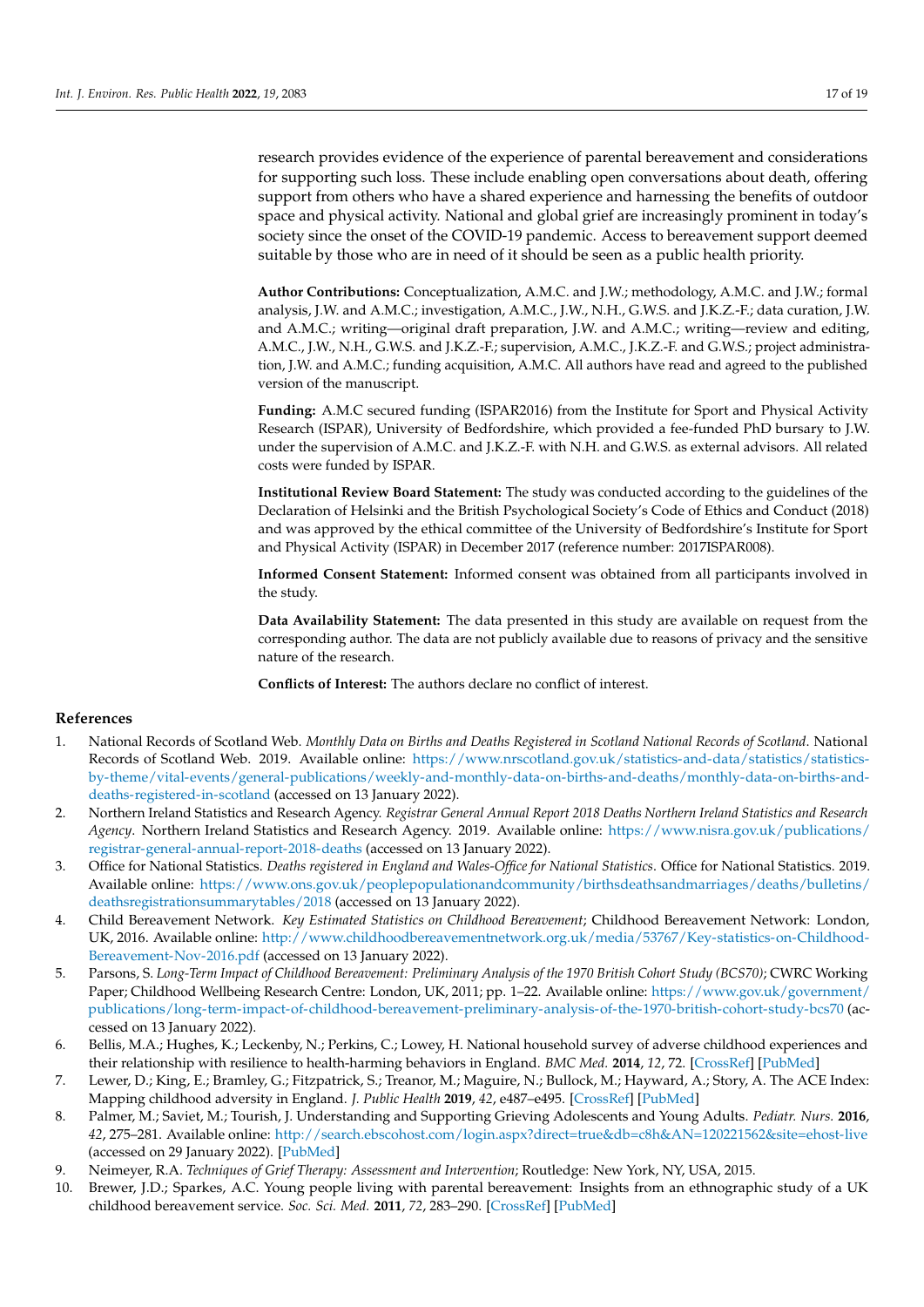- 11. Dowdney, L. Children bereaved by parent or sibling death. *Psychiatry* **2008**, *7*, 270–275. [\[CrossRef\]](http://doi.org/10.1016/j.mppsy.2008.04.007)
- 12. LaFreniere, L.; Cain, A. Parentally Bereaved Children and Adolescents. *Omega J. Death Dying* **2015**, *71*, 245–271. [\[CrossRef\]](http://doi.org/10.1177/0030222815575503)
- <span id="page-17-0"></span>13. Pitman, A.; Rantell, K.; Marston, L.; King, M.; Osborn, D. Perceived Stigma of Sudden Bereavement as a Risk Factor for Suicidal Thoughts and Suicide Attempt: Analysis of British Cross-Sectional Survey Data on 3387 Young Bereaved Adults. *Int. J. Environ. Res. Public Health* **2017**, *14*, 286. [\[CrossRef\]](http://doi.org/10.3390/ijerph14030286)
- <span id="page-17-1"></span>14. Bergman, A.-S.; Axberg, U.; Hanson, E. When a parent dies—A systematic review of the effects of support programs for parentally bereaved children and their caregivers. *BMC Palliat. Care* **2017**, *16*, 39. [\[CrossRef\]](http://doi.org/10.1186/s12904-017-0223-y)
- <span id="page-17-2"></span>15. Thomas, C.A. Supporting the Grieving Adolescent: An Interview with a 21st Century Perspective. *Prev. Res.* **2011**, *18*, 14–17. Available online: [http://web.b.ebscohost.com.proxy.cityu.edu/ehost/pdfviewer/pdfviewer?sid=ee18b076-694f-4f16-adec-e8](http://web.b.ebscohost.com.proxy.cityu.edu/ehost/pdfviewer/pdfviewer?sid=ee18b076-694f-4f16-adec-e8c5f9867623%40sessionmgr113&vid=1&hid=125) [c5f9867623%40sessionmgr113&vid=1&hid=125](http://web.b.ebscohost.com.proxy.cityu.edu/ehost/pdfviewer/pdfviewer?sid=ee18b076-694f-4f16-adec-e8c5f9867623%40sessionmgr113&vid=1&hid=125) (accessed on 29 January 2022).
- <span id="page-17-3"></span>16. Berg, L.; Rostila, M.; Hjern, A. Parental death during childhood and depression in young adults—A national cohort study. *J. Child Psychol. Psychiatry* **2016**, *57*, 1092–1098. [\[CrossRef\]](http://doi.org/10.1111/jcpp.12560) [\[PubMed\]](http://www.ncbi.nlm.nih.gov/pubmed/27058980)
- <span id="page-17-4"></span>17. Dowdney, L. Annotation: Childhood Bereavement Following Parental Death. *J. Child Psychol. Psychiatry* **2000**, *41*, 819–830. [\[CrossRef\]](http://doi.org/10.1111/1469-7610.00670) [\[PubMed\]](http://www.ncbi.nlm.nih.gov/pubmed/11079425)
- <span id="page-17-5"></span>18. Balk, D.E. Adolescent Development end Bereavement: An Introduction. *PsycEXTRA Dataset* **2011**, *18*, 3–9.
- <span id="page-17-6"></span>19. Rosner, R.; Kruse, J.; Hagl, M. A Meta-Analysis of Interventions for Bereaved Children and Adolescents. *Death Stud.* **2010**, *34*, 99–136. [\[CrossRef\]](http://doi.org/10.1080/07481180903492422) [\[PubMed\]](http://www.ncbi.nlm.nih.gov/pubmed/24479177)
- <span id="page-17-7"></span>20. Chater, A. Let's talk about death openly: When the world is grieving, please don't walk on eggshells. *The Psychologist* **2020**, *33*, 23–25. Available online: <https://thepsychologist.bps.org.uk/when-world-grieving-please-dont-walk-eggshells> (accessed on 13 January 2022).
- <span id="page-17-8"></span>21. Williams, J. Investigating the role of physical activity following the death of a parent: The BABYSTEPS Project. Ph.D. Thesis, University of Bedfordshire, Bedford, UK, 2021. Supervisory team: Chater, A.M. (Director of Studies), Zakrzewski-Fruer, J., Shorter, G., Howlett, N.
- <span id="page-17-9"></span>22. World Health Organisation. WHO and United Nations Definition of Adolescent. 2017. Available online: [https:](https://www.publichealth.com.ng/who-and-united-nations-definition-of-adolescent/#:~{}:text=The%20World%20Health%20Organization%20%28WHO%29%20and%20the%20United,the%20Convention%20on%20the%20Rights%20of%20the%20Child) [//www.publichealth.com.ng/who-and-united-nations-definition-of-adolescent/#:~{}:text=The%20World%20Health%20](https://www.publichealth.com.ng/who-and-united-nations-definition-of-adolescent/#:~{}:text=The%20World%20Health%20Organization%20%28WHO%29%20and%20the%20United,the%20Convention%20on%20the%20Rights%20of%20the%20Child) [Organization%20%28WHO%29%20and%20the%20United,the%20Convention%20on%20the%20Rights%20of%20the%20Child](https://www.publichealth.com.ng/who-and-united-nations-definition-of-adolescent/#:~{}:text=The%20World%20Health%20Organization%20%28WHO%29%20and%20the%20United,the%20Convention%20on%20the%20Rights%20of%20the%20Child) (accessed on 29 January 2022).
- <span id="page-17-10"></span>23. Rolls, L.; Relf, M. Bracketing interviews: Addressing methodological challenges in qualitative interviewing in bereavement and palliative care. *Mortal* **2006**, *11*, 286–305. [\[CrossRef\]](http://doi.org/10.1080/13576270600774893)
- <span id="page-17-11"></span>24. Tong, A.; Sainsbury, P.; Craig, J. Consolidated criteria for reporting qualitative research (COREQ): A 32-item checklist for interviews and focus groups. *Int. J. Qual. Health Care* **2007**, *19*, 349–357. [\[CrossRef\]](http://doi.org/10.1093/intqhc/mzm042)
- <span id="page-17-12"></span>25. Francis, J.J.; Johnston, M.; Robertson, C.; Glidewell, L.; Entwistle, V.; Eccles, M.P.; Grimshaw, J. What is an adequate sample size? Operationalising data saturation for theory-based interview studies. *Psychol. Health* **2010**, *25*, 1229–1245. [\[CrossRef\]](http://doi.org/10.1080/08870440903194015)
- <span id="page-17-13"></span>26. British Psychological Society. Code of Ethics and Conduct (BPS) 2018. Available online: [https://www.bps.org.uk/news-and](https://www.bps.org.uk/news-and-policy/bps-code-ethics-and-conduct)[policy/bps-code-ethics-and-conduct](https://www.bps.org.uk/news-and-policy/bps-code-ethics-and-conduct) (accessed on 29 January 2022).
- <span id="page-17-14"></span>27. QSR International. NVIVO 11. 2015. Available online: [http://www.qsrinternational.com/nvivo/support-overview/downloads/](http://www.qsrinternational.com/nvivo/support-overview/downloads/nvivo-11-for-windows) [nvivo-11-for-windows](http://www.qsrinternational.com/nvivo/support-overview/downloads/nvivo-11-for-windows) (accessed on 29 January 2022).
- <span id="page-17-15"></span>28. Braun, V.; Clarke, V. Using thematic analysis in psychology. *Qual. Res. Psychol.* **2006**, *3*, 77–101. [\[CrossRef\]](http://doi.org/10.1191/1478088706qp063oa)
- <span id="page-17-16"></span>29. Pusa, S.; Persson, C.; Sundin, K. Significant others' lived experiences following a lung cancer trajectory—From diagnosis through and after the death of a family member. *Eur. J. Oncol. Nurs.* **2012**, *16*, 34–41. [\[CrossRef\]](http://doi.org/10.1016/j.ejon.2011.02.004)
- <span id="page-17-17"></span>30. Crunk, A.E.; Burke, L.A.; Robinson, E.H.M. Complicated Grief: An Evolving Theoretical Landscape. *J. Couns. Dev.* **2017**, *95*, 226–233. [\[CrossRef\]](http://doi.org/10.1002/jcad.12134)
- <span id="page-17-18"></span>31. Høeg, B.L.; Johansen, C.; Christensen, J.; Frederiksen, K.; Dalton, S.O.; Dyregrov, A.; Bøge, P.; Dencker, A.; Bidstrup, P.E. Early parental loss and intimate relationships in adulthood: A nationwide study. *Dev. Psychol.* **2018**, *54*, 963–974. [\[CrossRef\]](http://doi.org/10.1037/dev0000483) [\[PubMed\]](http://www.ncbi.nlm.nih.gov/pubmed/29369655)
- <span id="page-17-19"></span>32. Pfeffer, C.R.; Jiang, H.; Kakuma, T.; Hwang, J.; Metsch, M. Group Intervention for Children Bereaved by the Suicide of a Relative. *J. Am. Acad. Child Adolesc. Psychiatry* **2002**, *41*, 505–513. [\[CrossRef\]](http://doi.org/10.1097/00004583-200205000-00007) [\[PubMed\]](http://www.ncbi.nlm.nih.gov/pubmed/12014782)
- <span id="page-17-20"></span>33. Li, J.; Stroebe, M.; Chan, C.L.W.; Chow, A.Y.M. Guilt in Bereavement: A Review and Conceptual Framework. *Death Stud.* **2013**, *38*, 165–171. [\[CrossRef\]](http://doi.org/10.1080/07481187.2012.738770) [\[PubMed\]](http://www.ncbi.nlm.nih.gov/pubmed/24524544)
- <span id="page-17-21"></span>34. Sandler, I.N.; Ma, Y.; Tein, J.-Y.; Ayers, T.S.; Wolchik, S.; Kennedy, C.L.; Millsap, R. Long-term effects of the family bereavement program on multiple indicators of grief in parentally bereaved children and adolescents. *J. Consult. Clin. Psychol.* **2010**, *78*, 131–143. [\[CrossRef\]](http://doi.org/10.1037/a0018393) [\[PubMed\]](http://www.ncbi.nlm.nih.gov/pubmed/20350025)
- <span id="page-17-22"></span>35. Kübler-Ross, E. On Death and Dying. *JAMA J. Am. Med. Assoc.* **1972**, *64*, 641. [\[CrossRef\]](http://doi.org/10.1001/jama.1972.03200150040010)
- <span id="page-17-23"></span>36. Strobe, M.; Schut, H. The dual process model of coping with bereavement: Rationale and description. *Death Stud.* **1999**, *23*, 197–224. [\[CrossRef\]](http://doi.org/10.1080/074811899201046)
- <span id="page-17-24"></span>37. Digiacomo, M.; Lewis, J.; Nolan, M.T.; Phillips, J.; Davidson, P.M. Health transitions in recently widowed older women: A mixed methods study. *BMC Health Serv. Res.* **2013**, *13*, 1–10. [\[CrossRef\]](http://doi.org/10.1186/1472-6963-13-143) [\[PubMed\]](http://www.ncbi.nlm.nih.gov/pubmed/23597163)
- <span id="page-17-25"></span>38. Tedeschi, R.G.; Calhoun, L.G. Posttraumatic Growth: Conceptual Foundations and Empirical Evidence. *Psychol. Inq.* **2004**, *15*, 1–18. [\[CrossRef\]](http://doi.org/10.1207/s15327965pli1501_01)